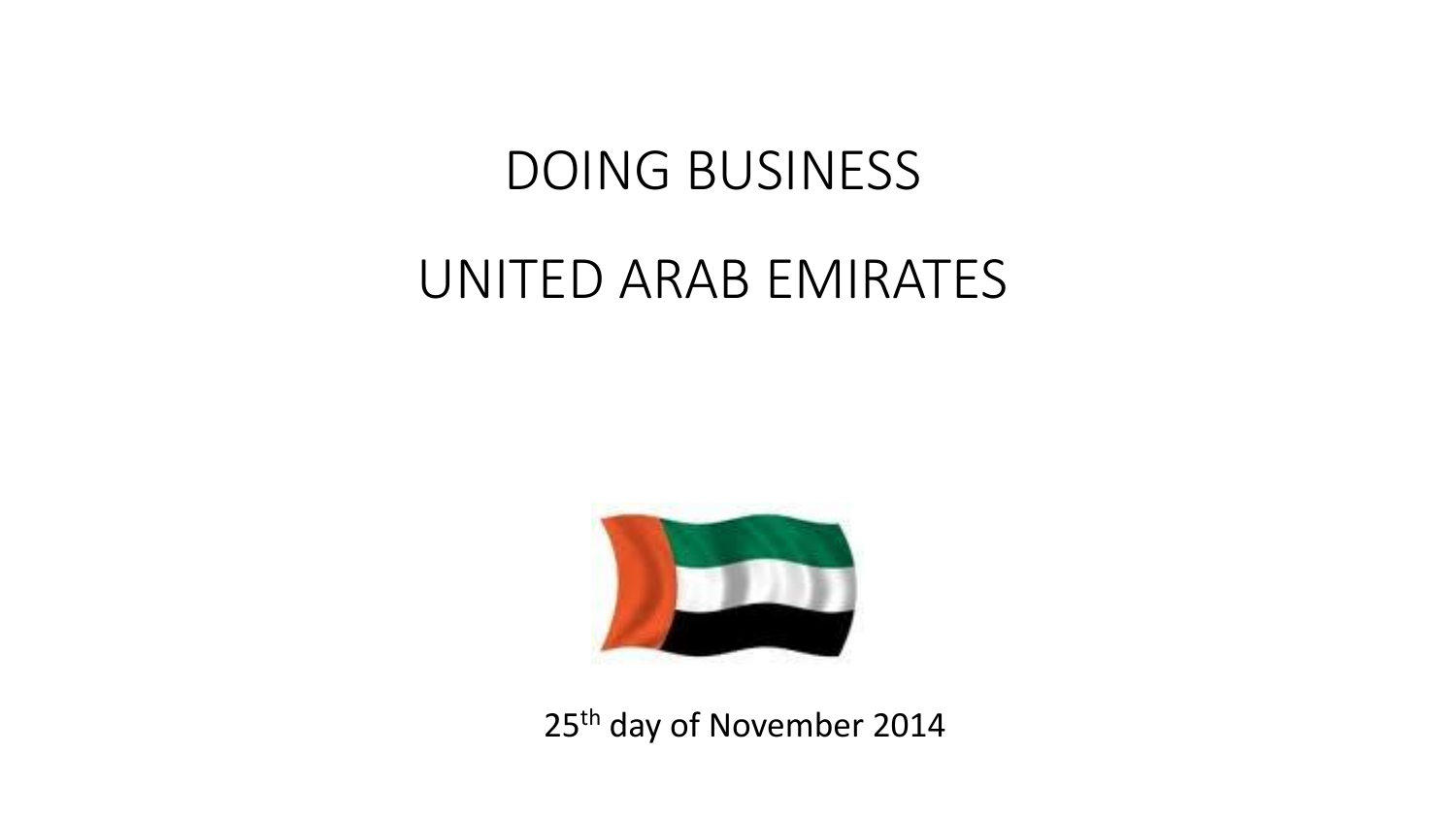#### CONTENTS

- EVOLVING LEGAL ENVIRONMENT
- FOREIGN OWNERSHIP
- SETTING UP
- REGULATORY AUTHORITY
- BUSINESS TYPES
	- LLC
	- $\triangleright$  BRANCH
	- $\triangleright$  FREE ZONE TRADES
	- $\triangleright$  AGENCY/DISTRIBUTOR AGREEMENTS
- TAXATION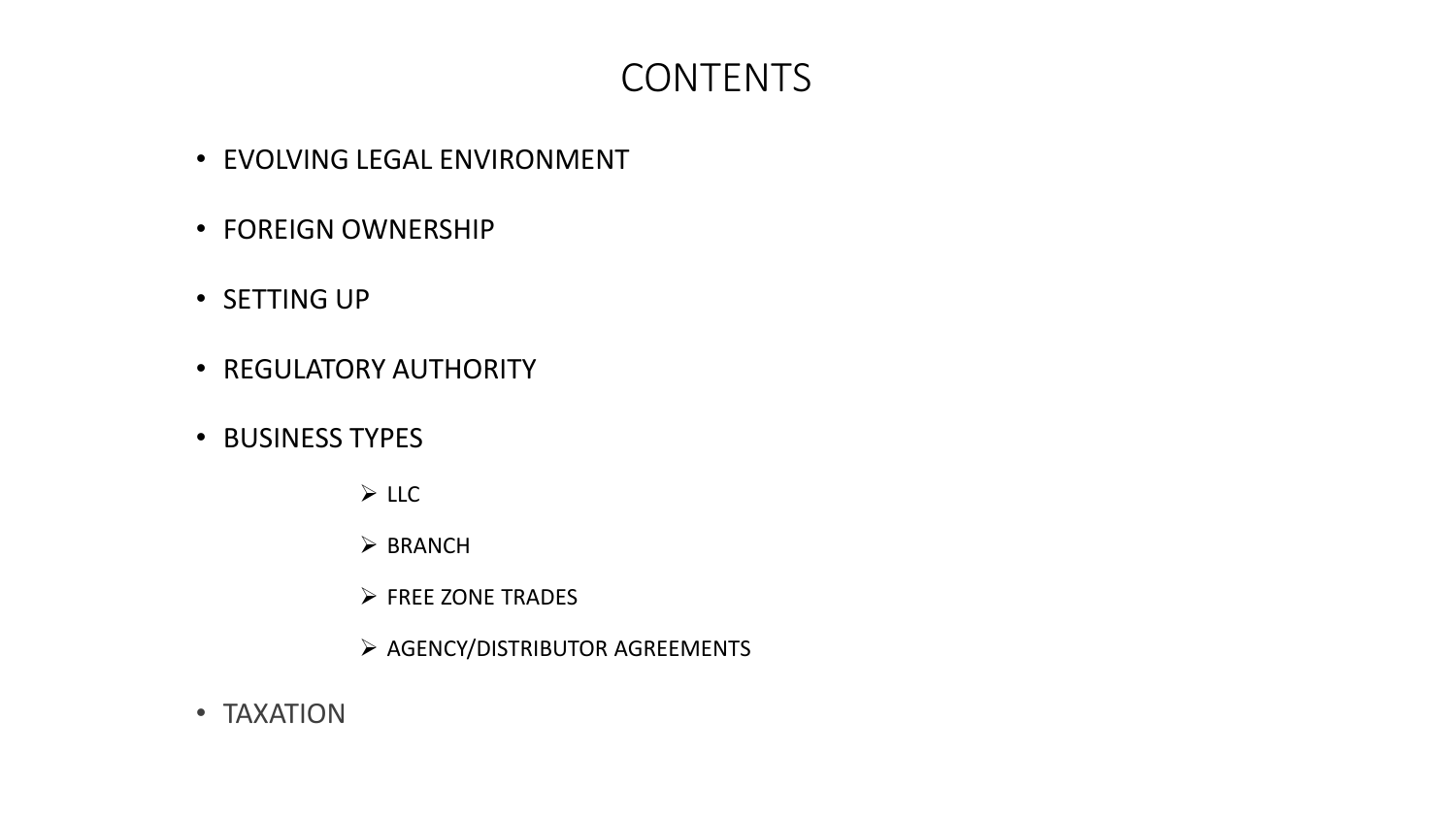#### EVOLVING LEGAL ENVIRONMENT

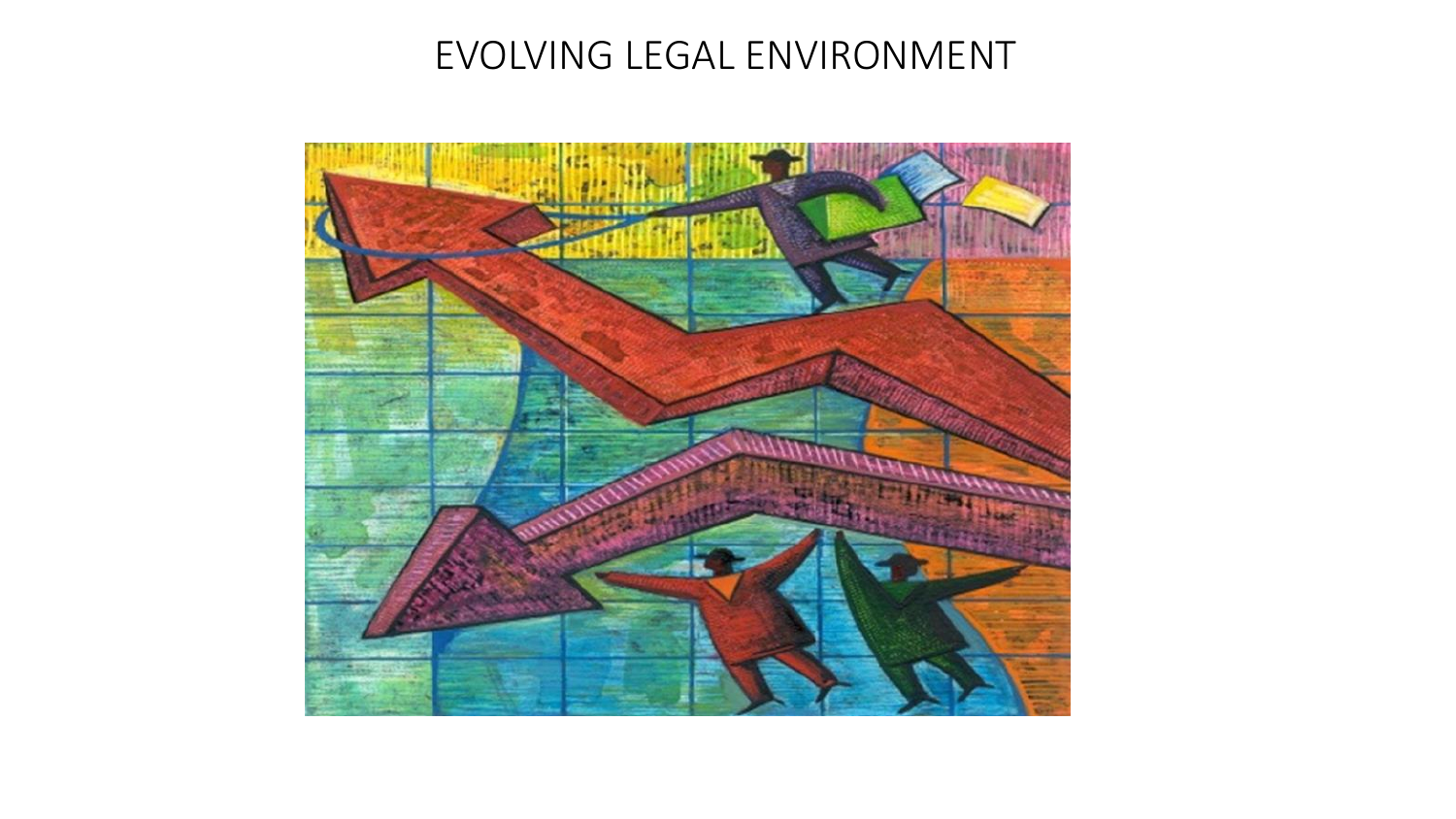#### FOREIGN OWNERSHIP

100% foreign ownership is currently still restricted to Free Zones

A new Law has been drafted but not approved. It is expected to be addressed in the latter part of 2012. Key components:

- New law is aimed at larger foreign involvement and to attract new industry into the Free Zones.
- Can operate from the Free Zones into the domestic market
- Allows specific (TBA) activities for 100% foreign ownership in the domestic market
- Changes already made to Labour Law, introduction of WPS & Emirates ID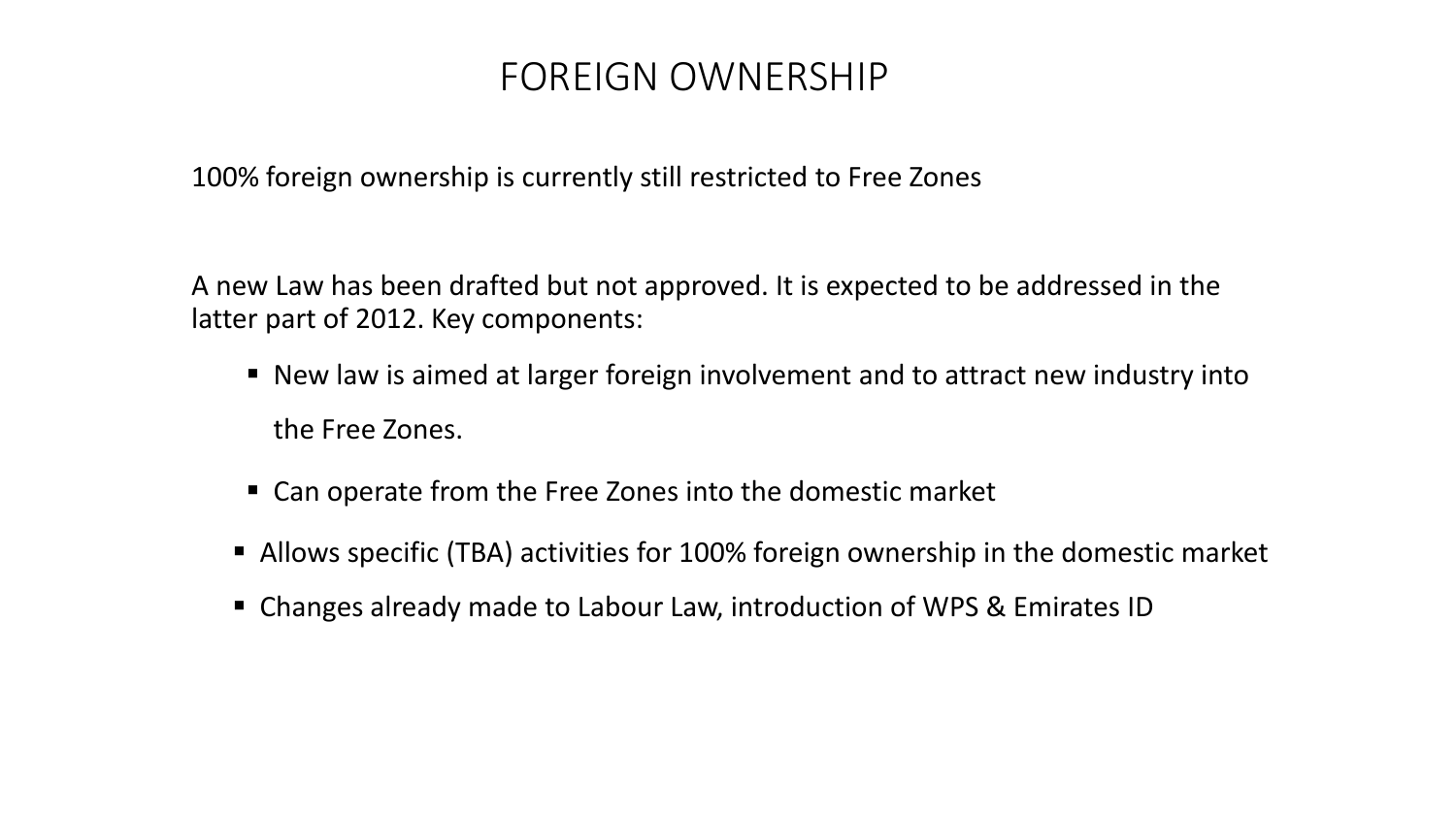#### SETTING UP

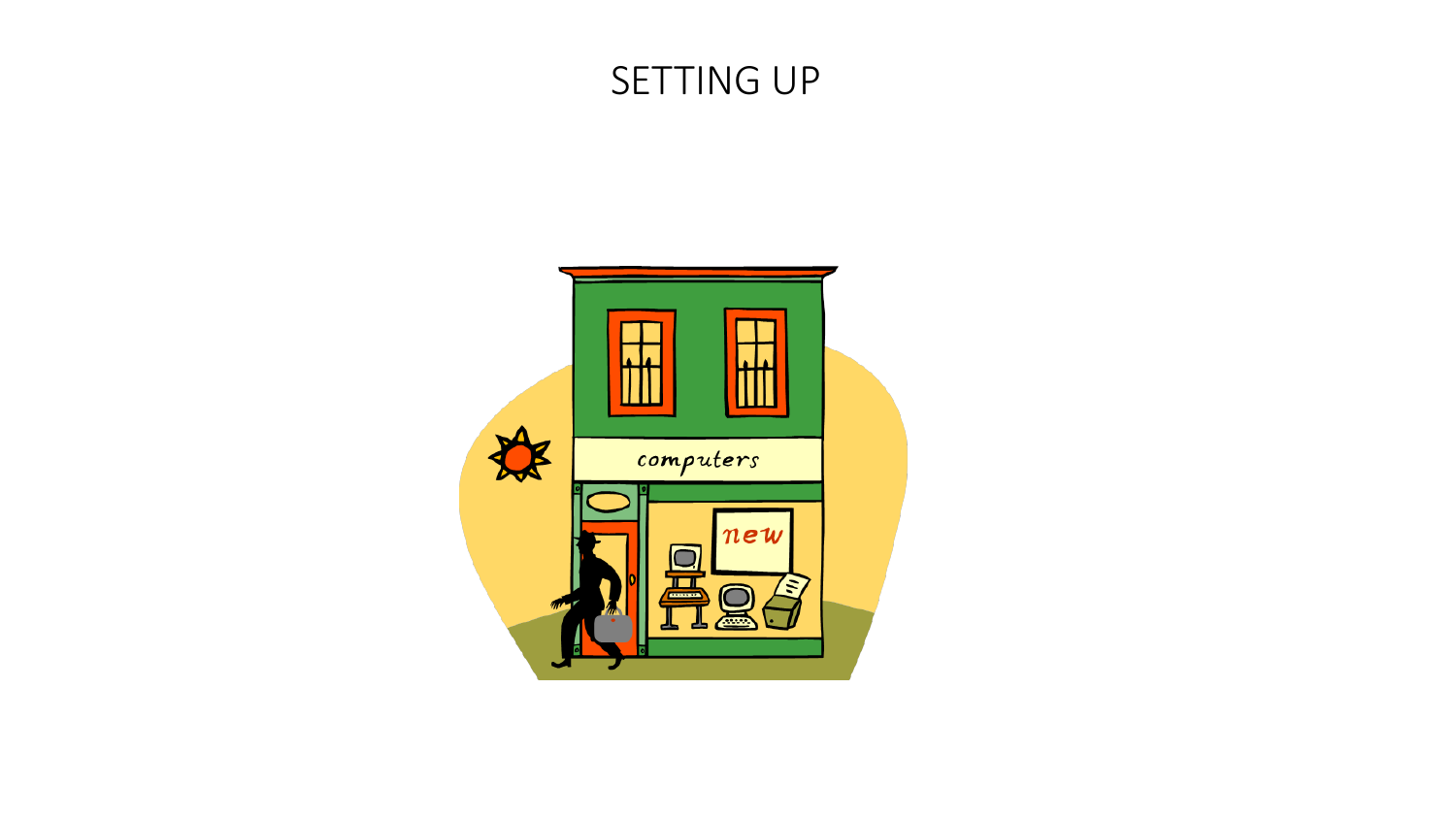## SETTING UP

- The steps in settlement are similar in Arabic countries
- Attested degrees for professionals must be translated into Arabic
- All legalized corporate documents must be legally translated to Arabic
- Legalization is required via the embassy in the home country
- Attestation by Ministry of Foreign Affairs in country of origin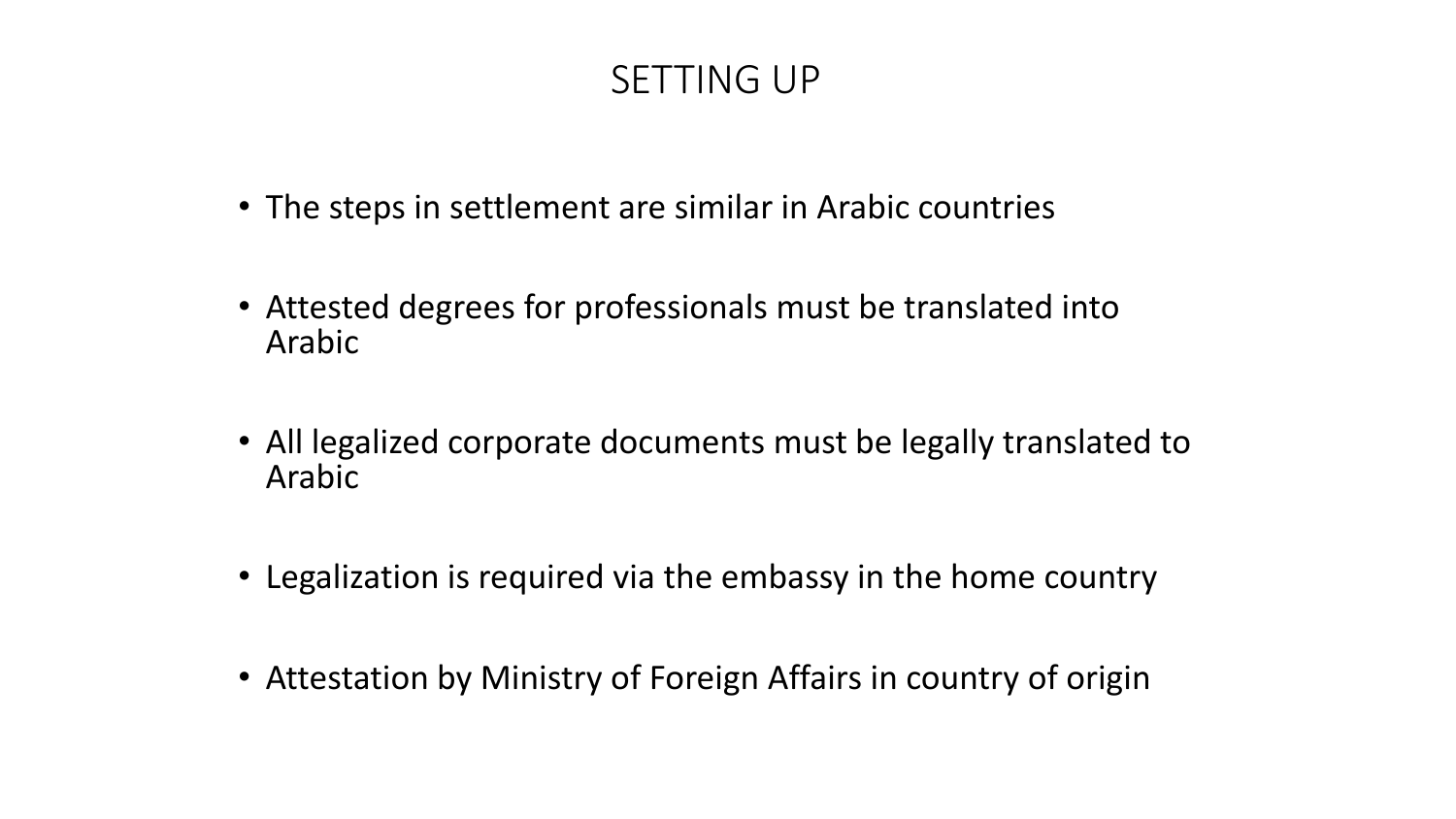#### DOING BUSINESS IN AN EMIRATE

Choices :

- **E** Limited Liability Company
- **Foreign Branch Office**
- **Sole proprietorship (Professional license)**
- **Agency / Distribution**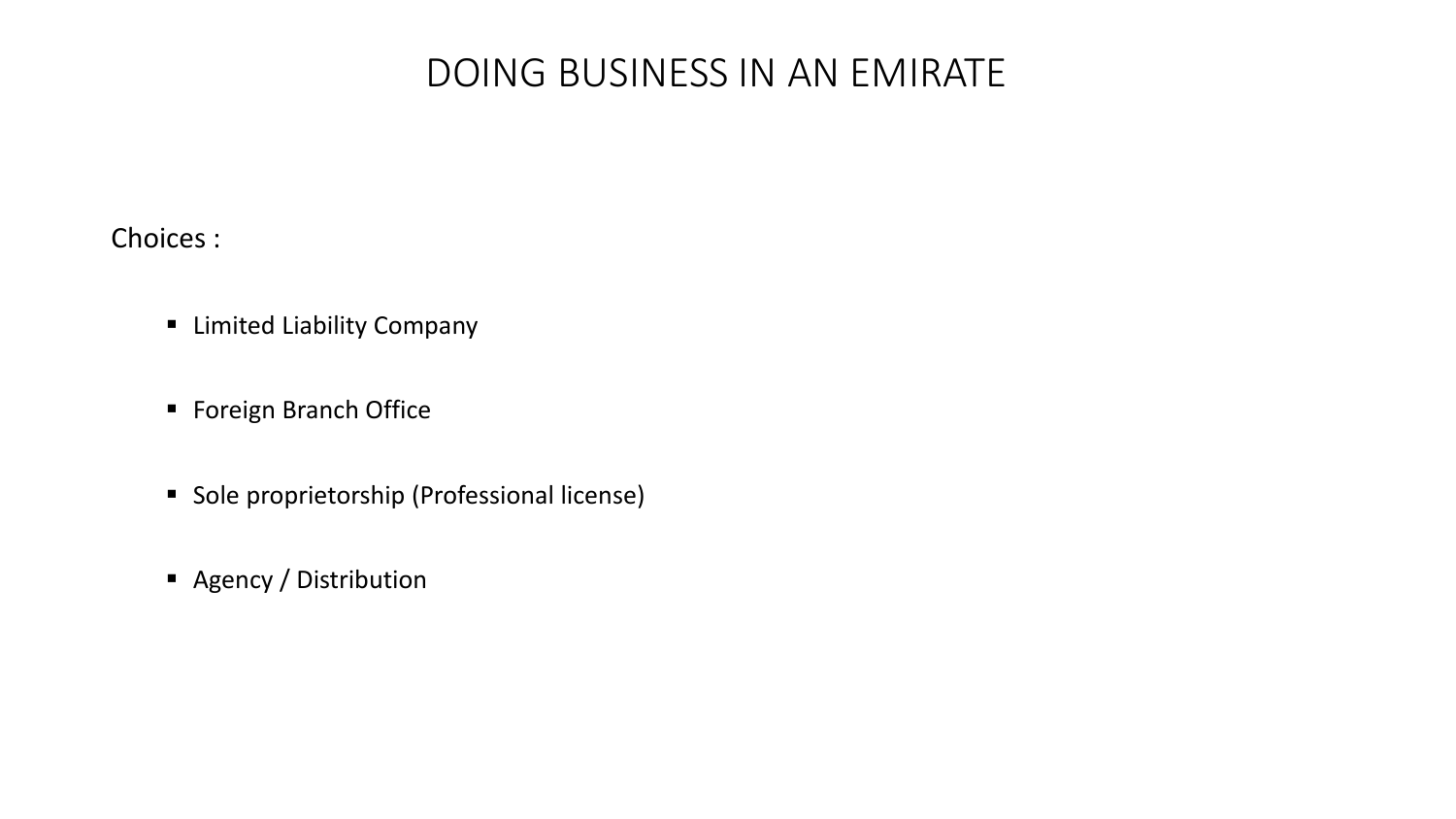#### DOING BUSINESS IN AN EMIRATE

#### **Partnership characteristics** :

- Must associate with a local partner
- Partner's level of participation will depend on chosen legal form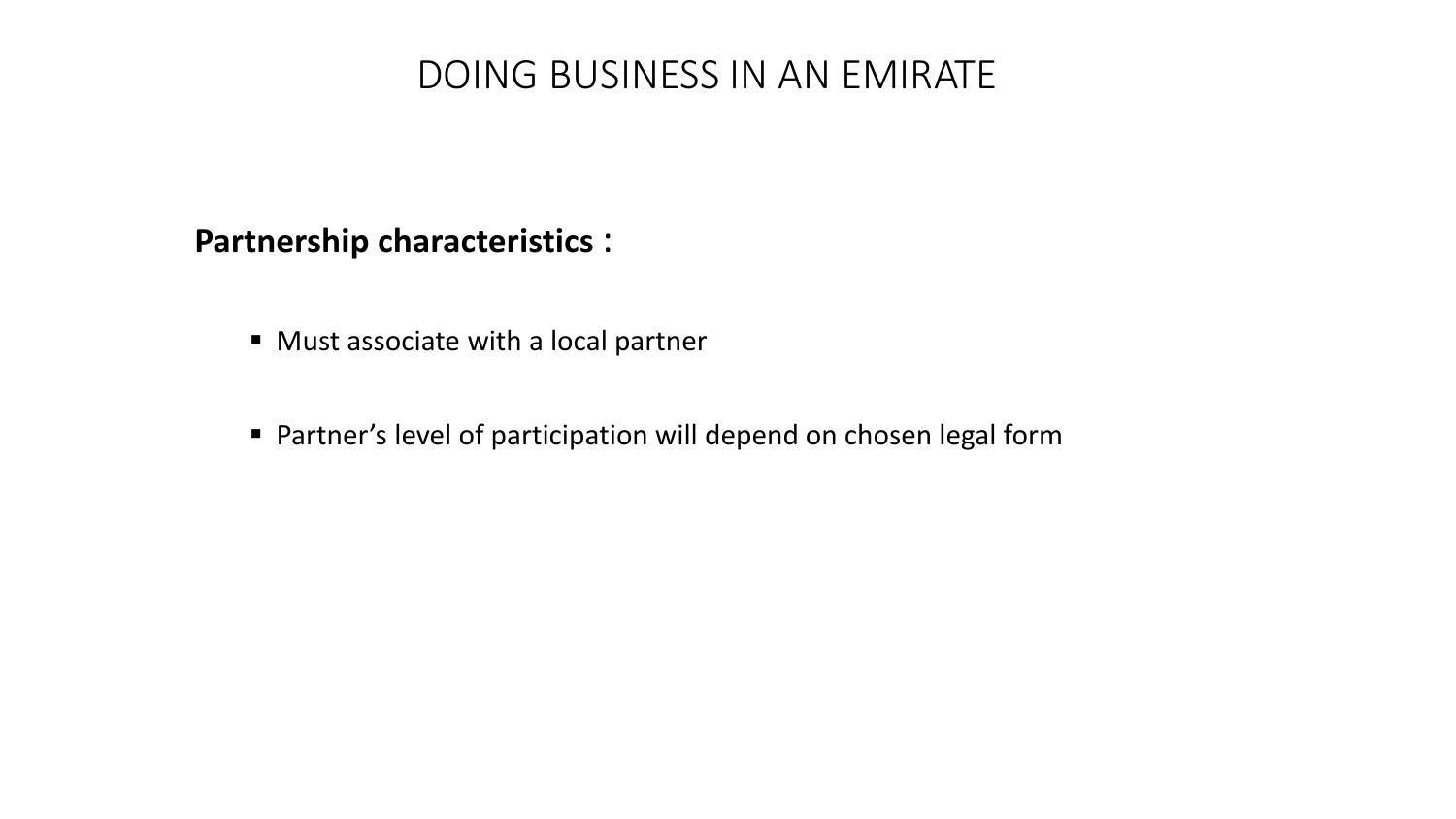# REGULATORY AUTHORITIES

Regulatory bodies govern the approval process **prior** to issuance of license. Pre approval's process is dependent upon the industry.

UAE Require regulatory approval for:

- $\blacksquare$  Industrial Companies (Municipalities various)
- Educational Institutions (Education Ministries and bodies)
- Healthcare entities (Health Ministries)
- Tourism Companies (Tourist department UAE)
- Engineering Consultancy / Architects (Municipalities))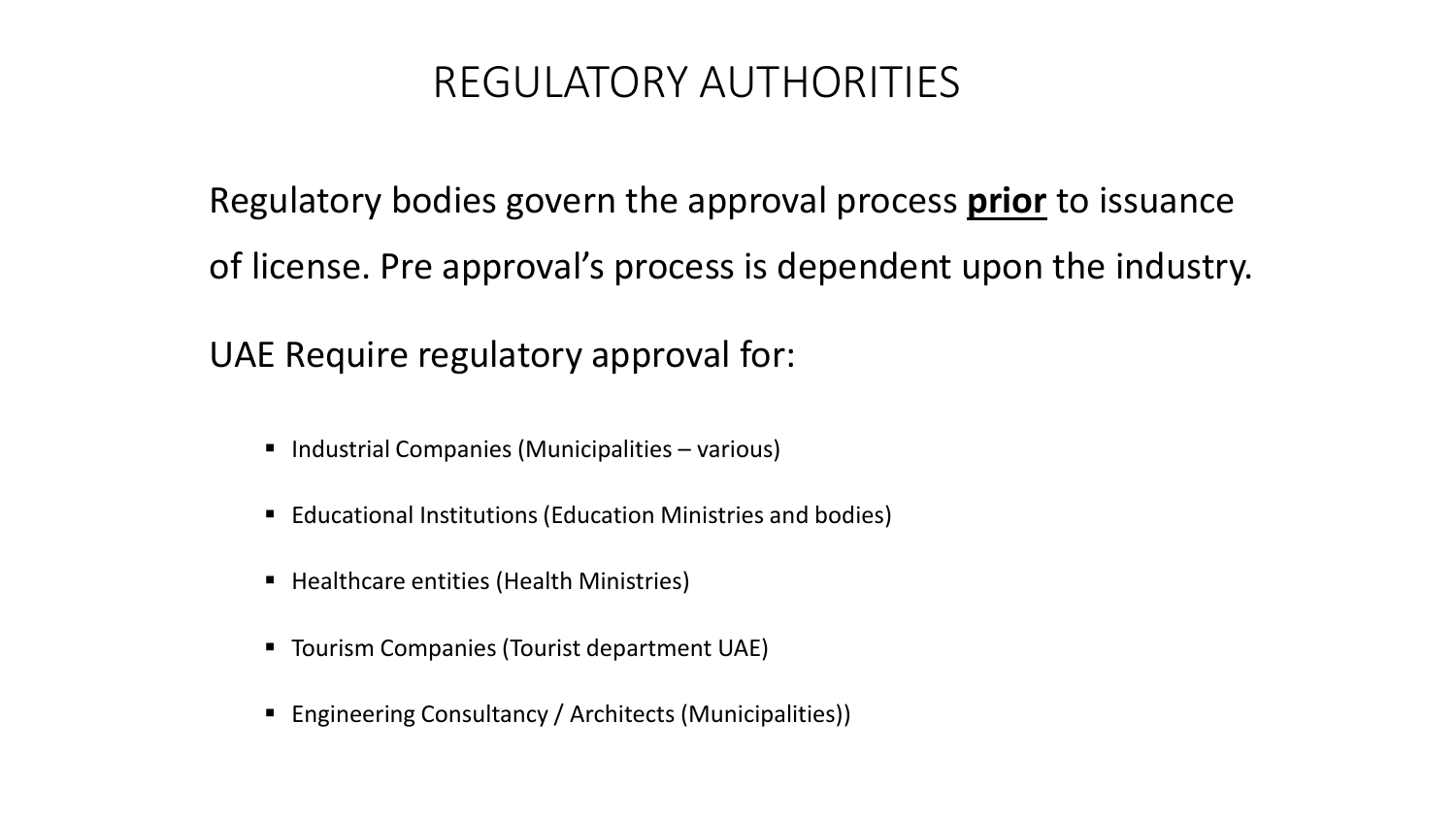







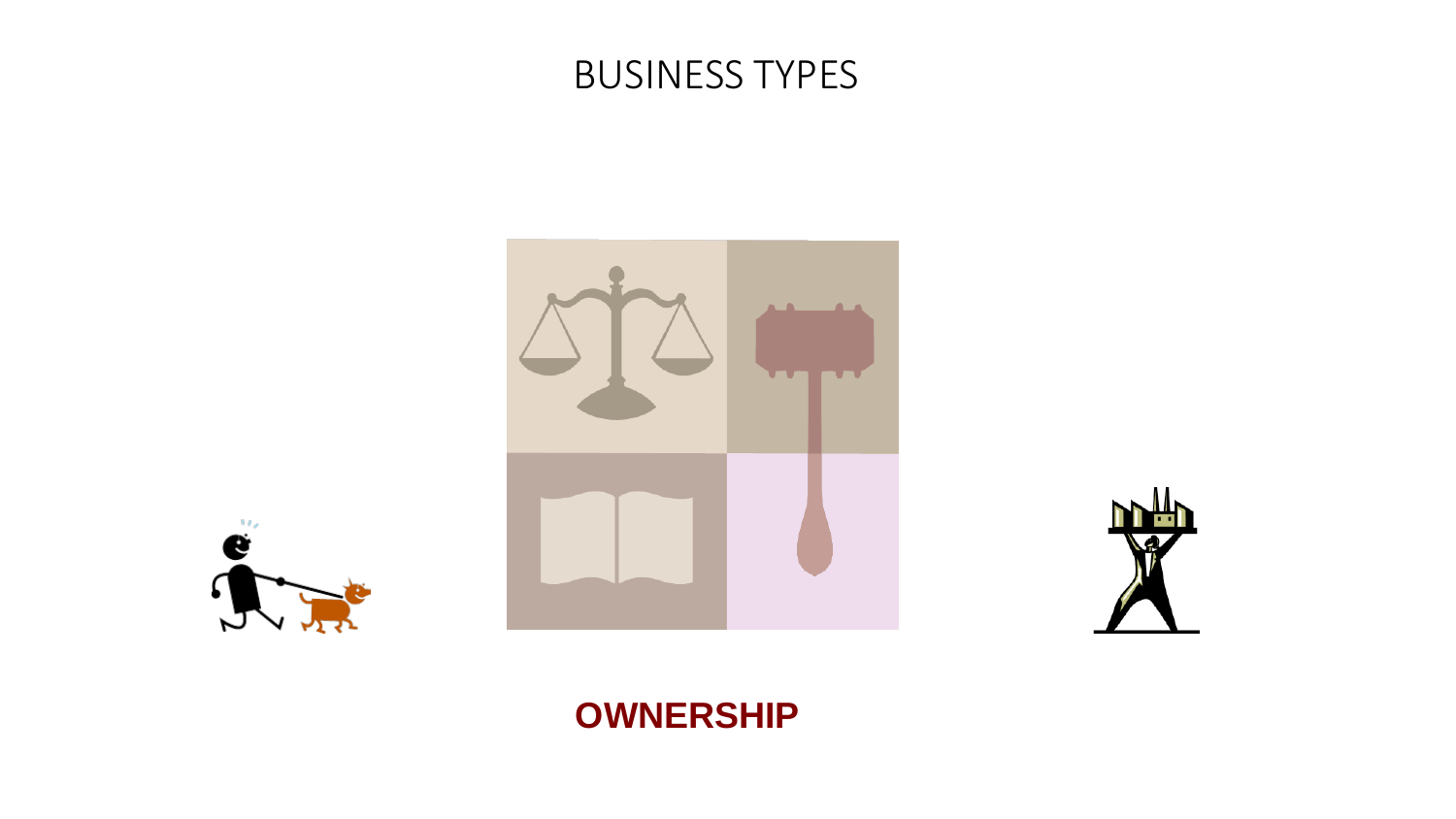# LIMITED LIABILITY COMPANY

#### **Characteristics:**

- Minimum capital: 300,000 AED in Dubai (USD 80,632 ) / 150,000 AED in other Emirates
- **Local partner: 51%**
- Foreign interest: 49%
- Side agreement / profit share

#### 100 % Foreign Ownership

Law not completed or approved to date.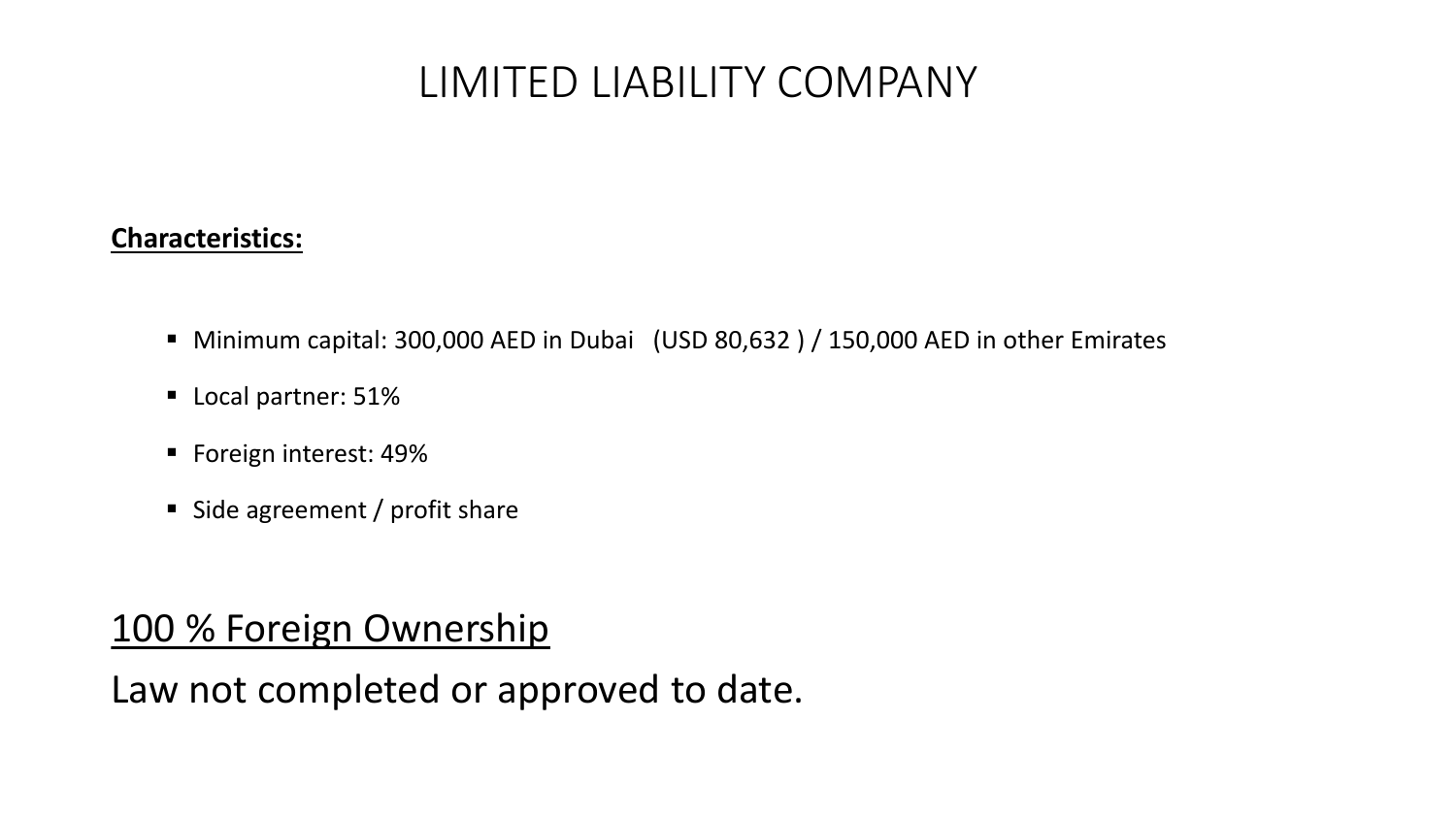#### TYPES OF LICENSES

The basic requirement to conduct business activity in the UAE is to obtain one of the following three categories of licenses:

1. Commercial license (all kinds of trading)

2. Industrial license (manufacturing or industrial)

3. Professional license (professions, services and craftsmen)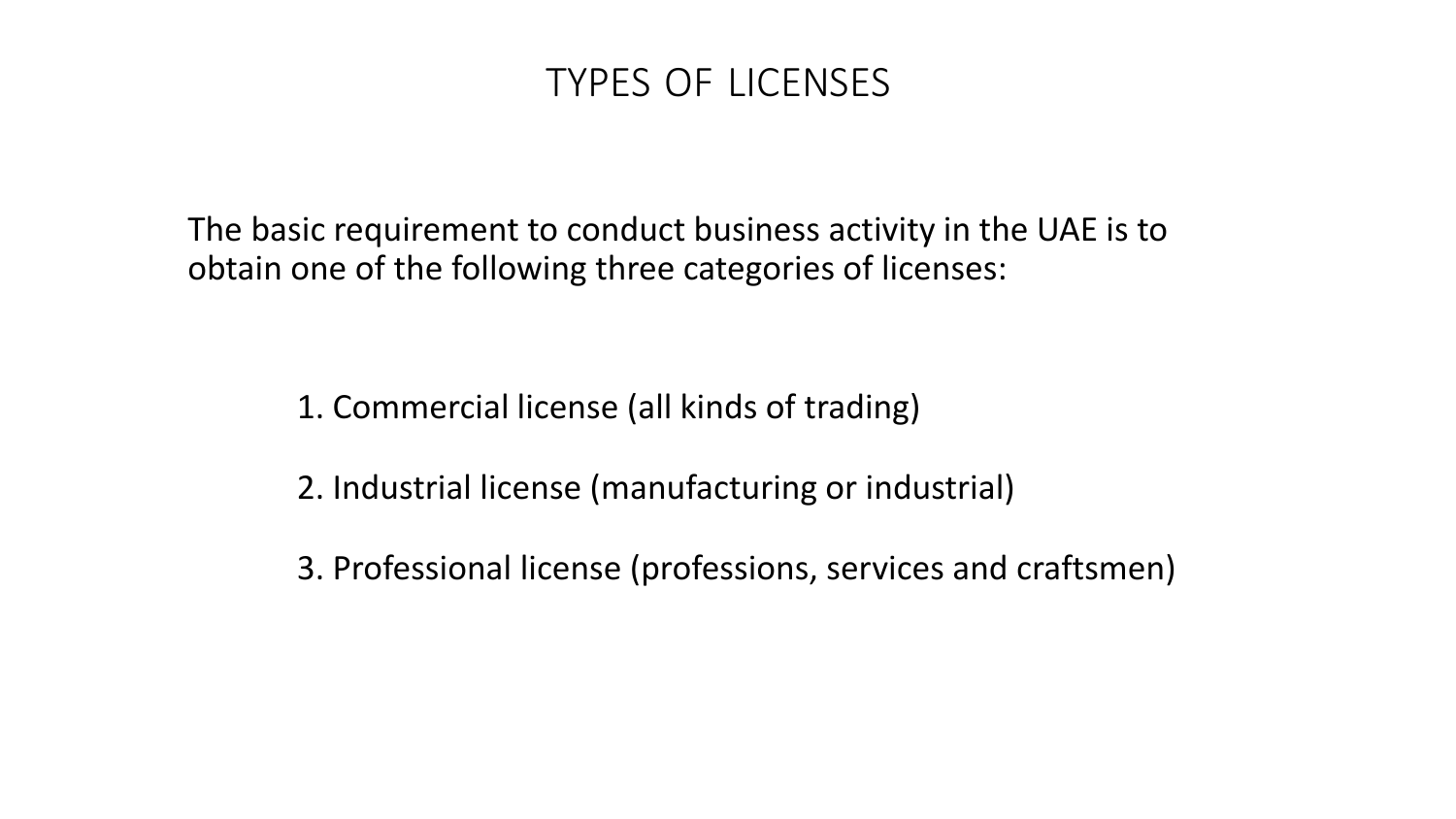# LIMITED LIABILITY COMPANY

Prohibited activities for an LLC (foreign):

- $\blacksquare$  Insurance
- **Banking**
- **Investment brokerage**
- Those activities can be exercised in the Dubai International Financial Centre (DIFC)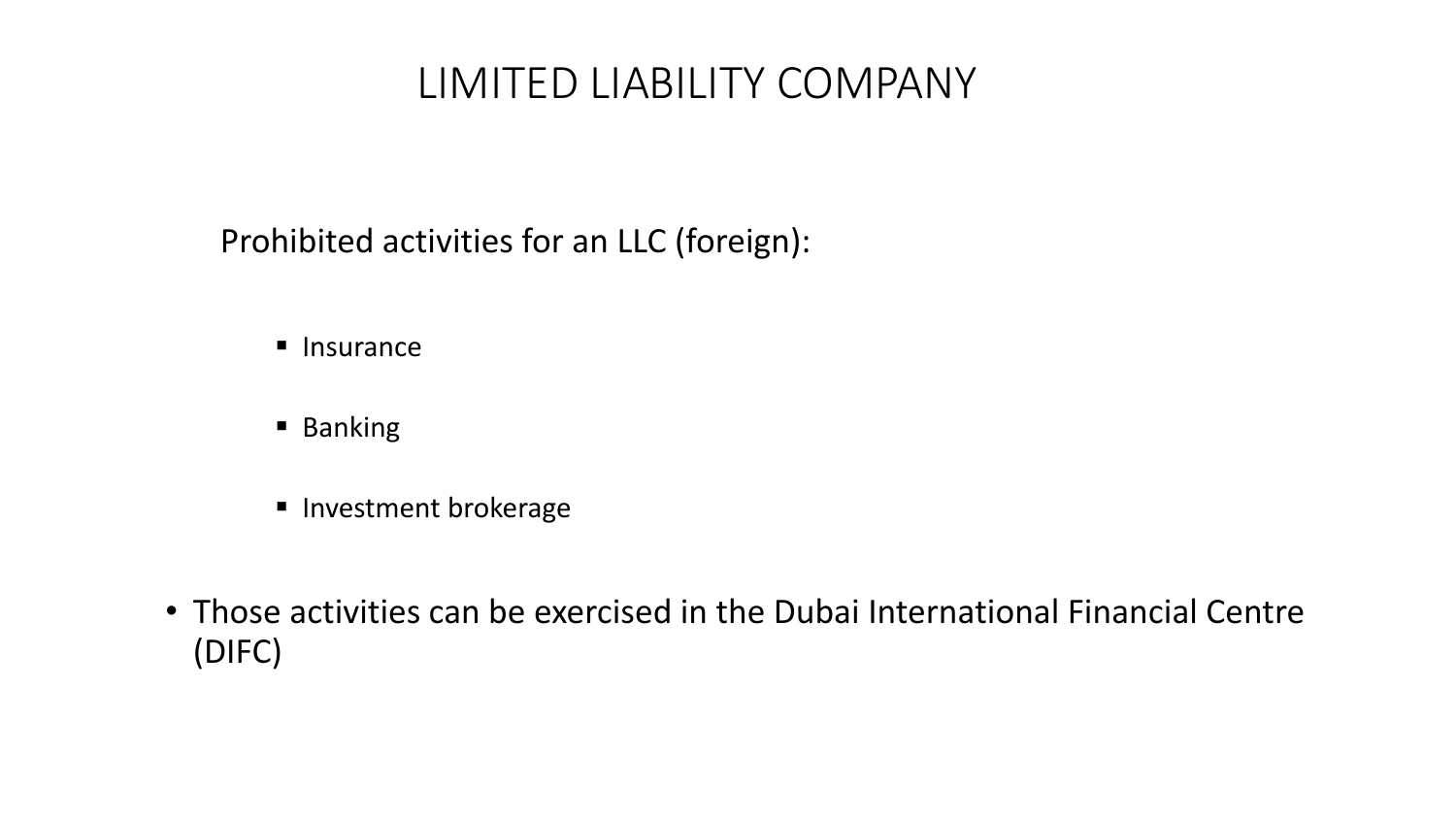#### LLC INCORPORATION PROCESS

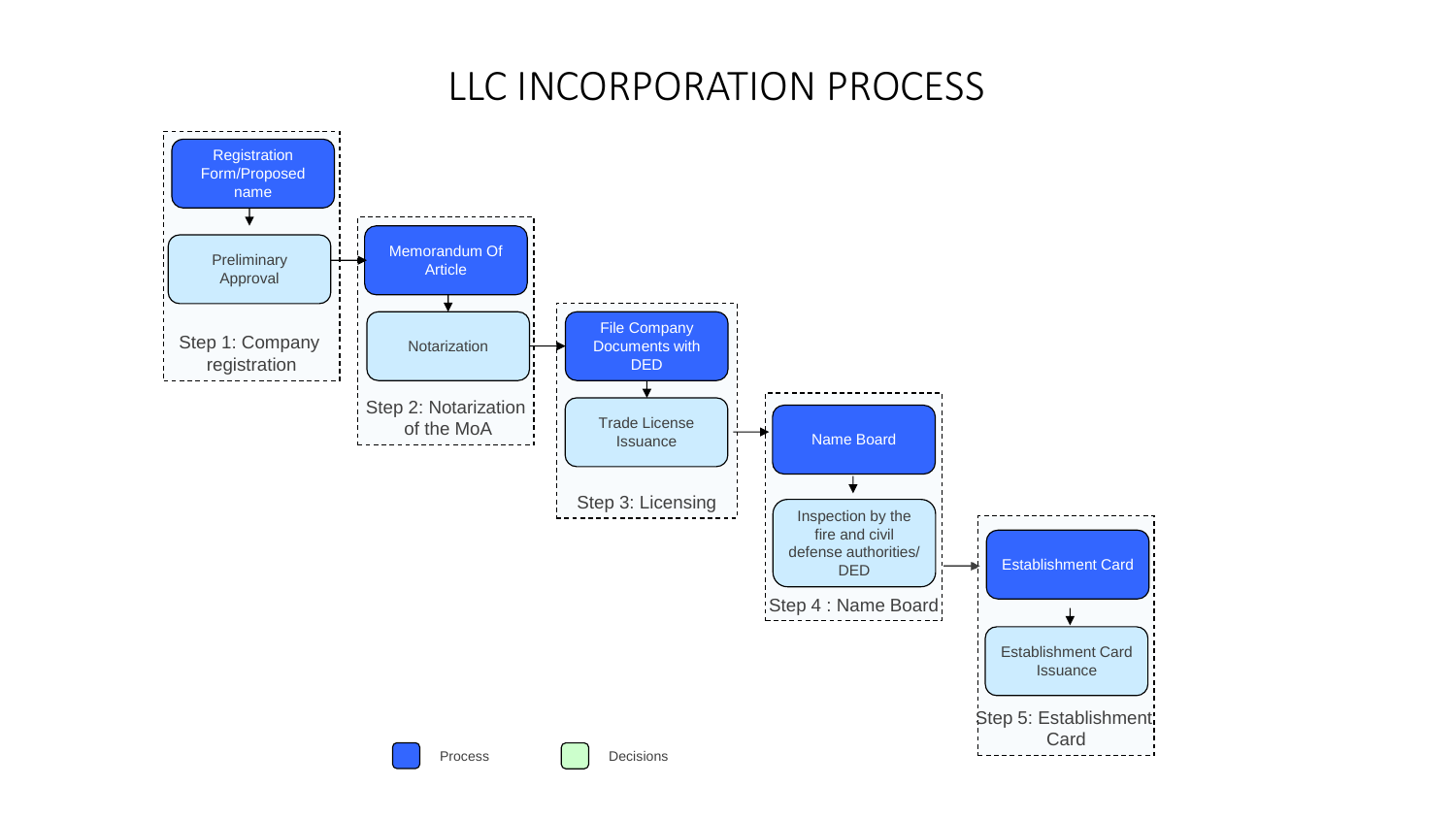# STEP 1 – COMPANY REGISTRATION



To register a company, the founder must first obtain preliminary approval from the Licensing Section of the Dubai Department of Economic Development (DED) on the business activities, trade name, and identity of partners.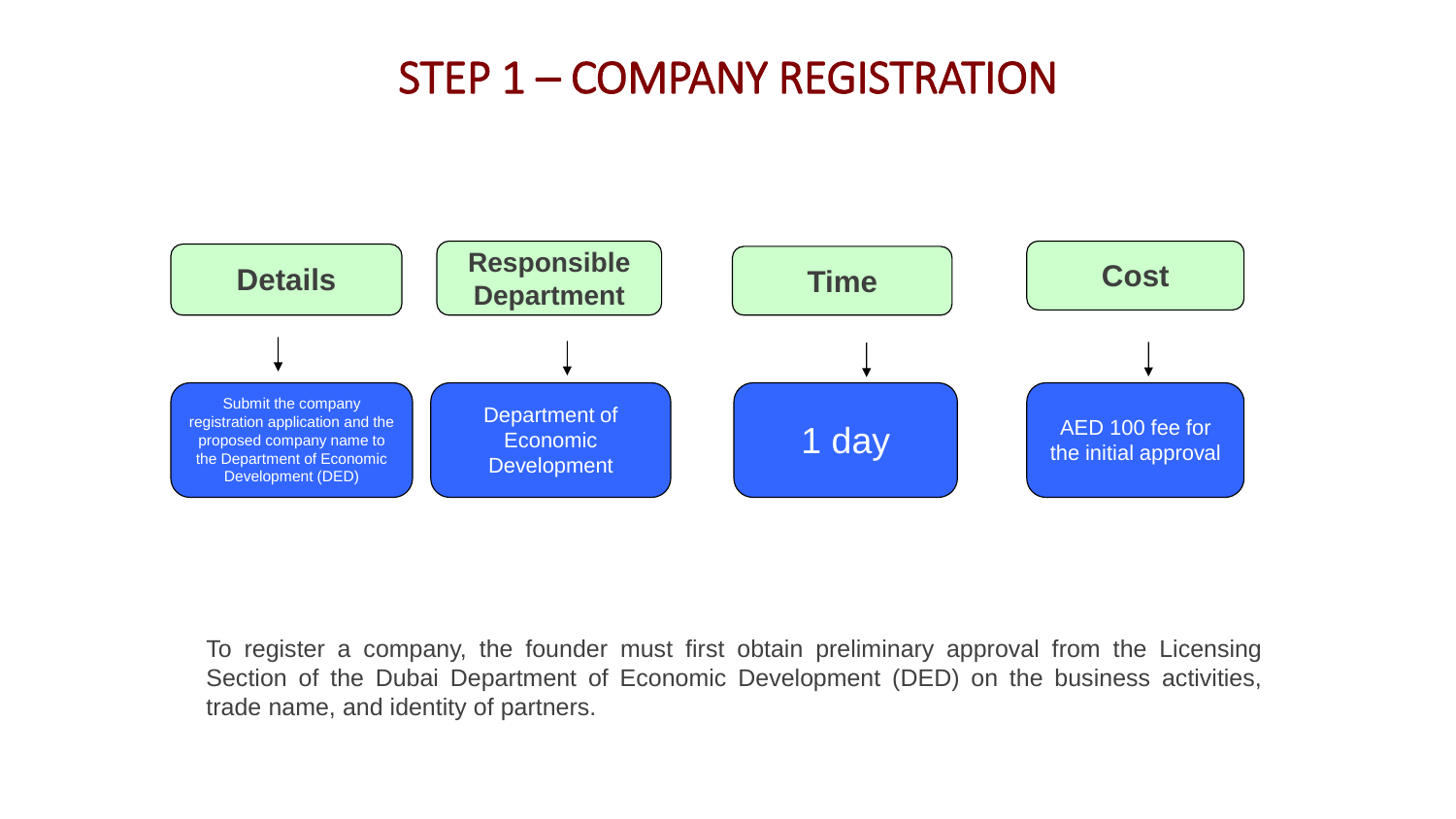#### STEP 2 – Memorandum of Association Notarization



The applicant notarizes the AOA at DED that provides a standard Memorandum of Association (AOA). Notarization takes no more than 1 day. The maximum notary fee is AED 10,000. Most Notary Public refuses to look at the document and pre-approve the AOA without the presence of the shareholders.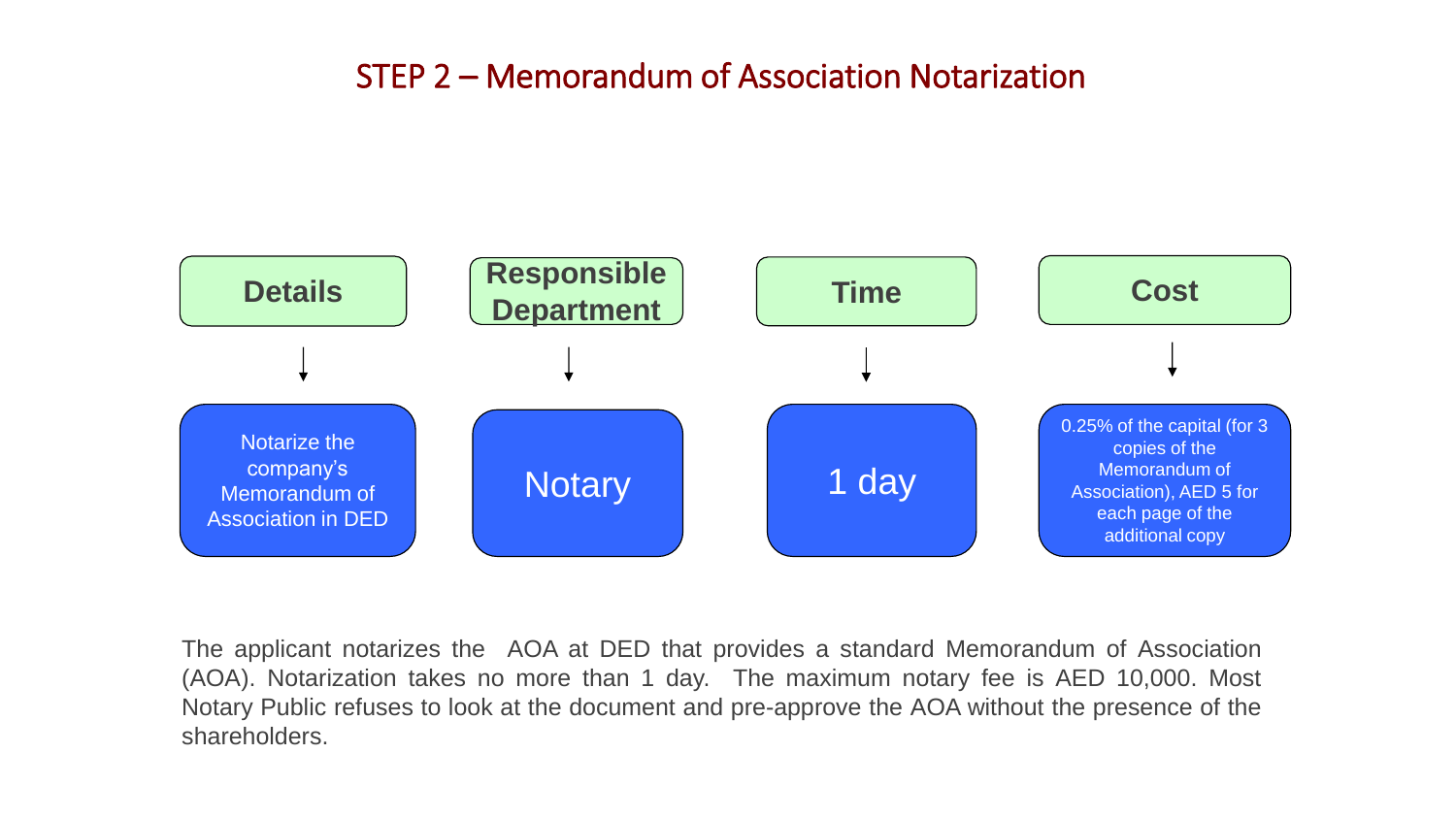## STEP 3 – LICENSING

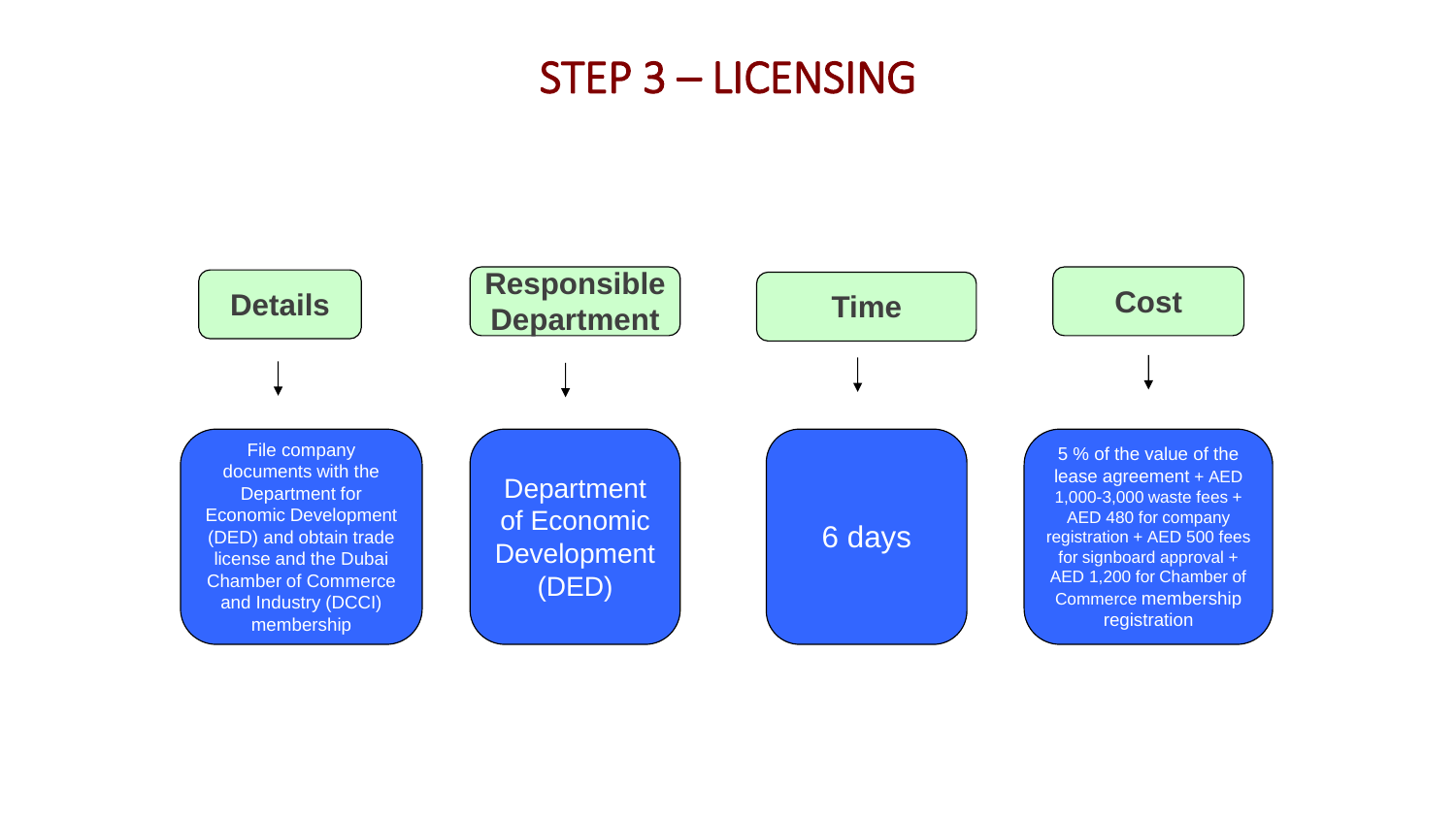# STEP 3 – LICENSING

- 1. Documents submitted to the DED Trade License and Commercial Registration Department whose enter the company into the Commercial Register.
- 2. DED forwards the documents to the Federal Ministry of Economy to arrange for publication.
- 3. Ministry of Economy issues its Approval Letter.
- 4. A license application form is completed in Arabic, signed by the authorized company signatory and filed with the DED in duplicate.
- 5. DED files one copy and forwards the other to the UAE Federal Ministry of Economy .
- 6. Upon presentation of the receipts showing payment of the Ministry publication fee and the Chamber of Commerce membership fee, the DED will issue the original trade license and certificate of commercial registration for the LLC and the DCCI membership.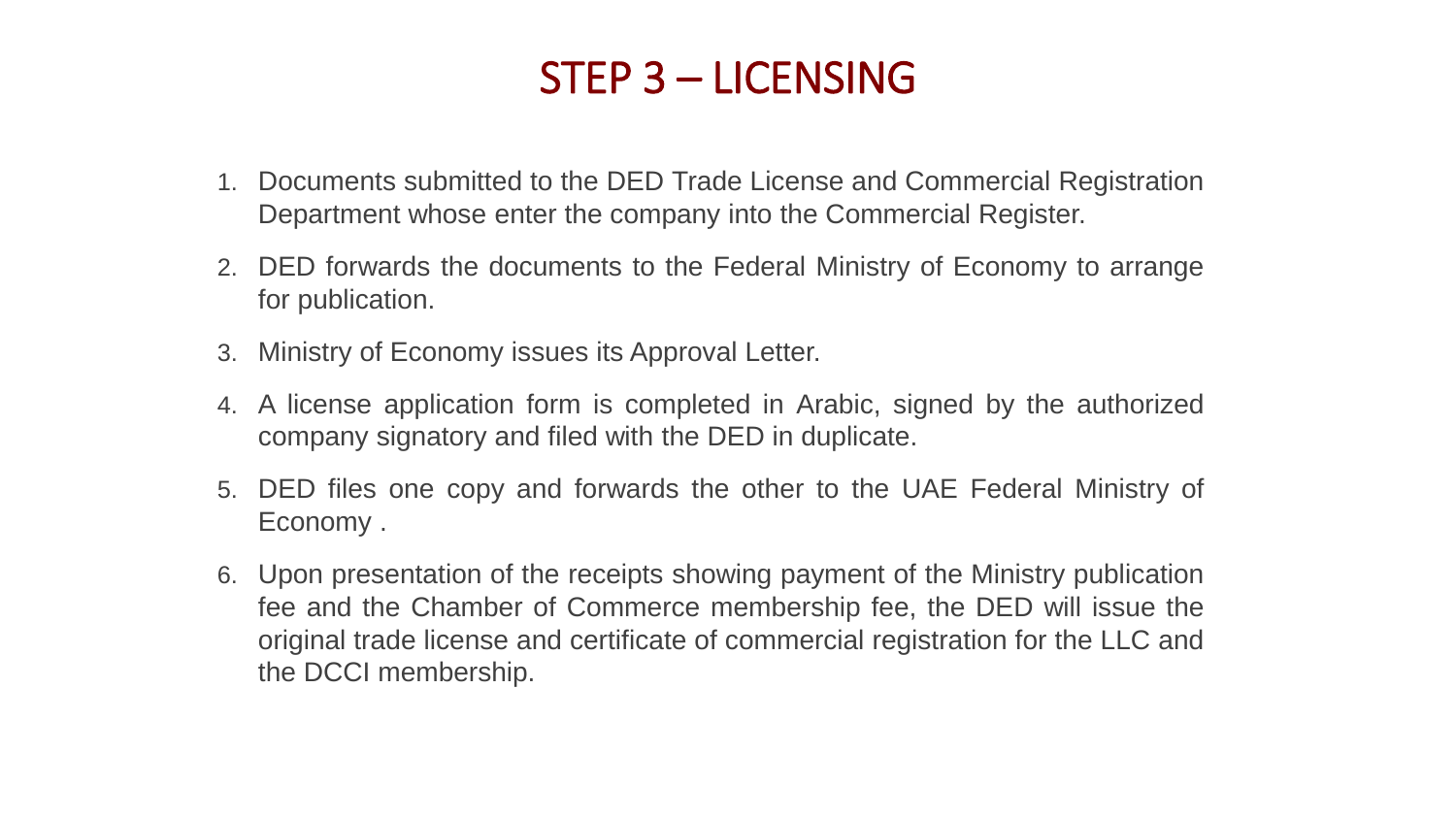# BRANCH OF A FOREIGN COMPANY

#### **Characteristics:**

- Must appoint a local services agent who will be paid an annual lump sum.
- Agent has no legal authority over the company's affairs.
- No commercial activities are allowed.
- (Primary goal) Facilitate contact between the parent company and local clients.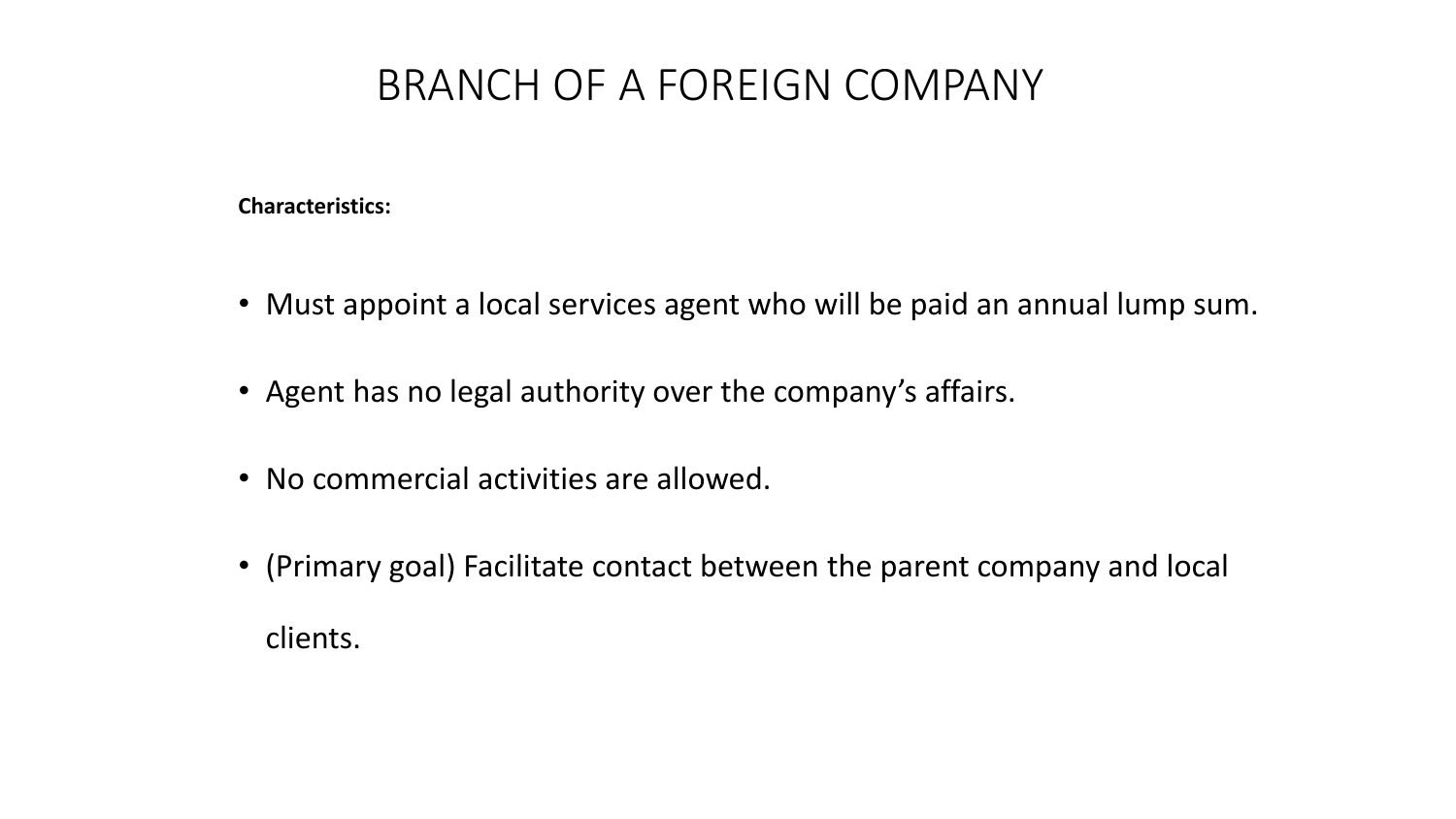# **Definition**

- A Free Zone is a portion of a clearly defined and isolated land or setting, with a special tax, customs and imports regime, usually involving a status of extra-territoriality.
- Establish a business entity in one of the UAE Free Trade Zones (FTZs) can be an attractive option for foreign investors who wish to keep **100% ownership** of their business
- Not all businesses will fit into a Free Zone. Purpose of the business has to be clearly defined and laid out in a detailed business plan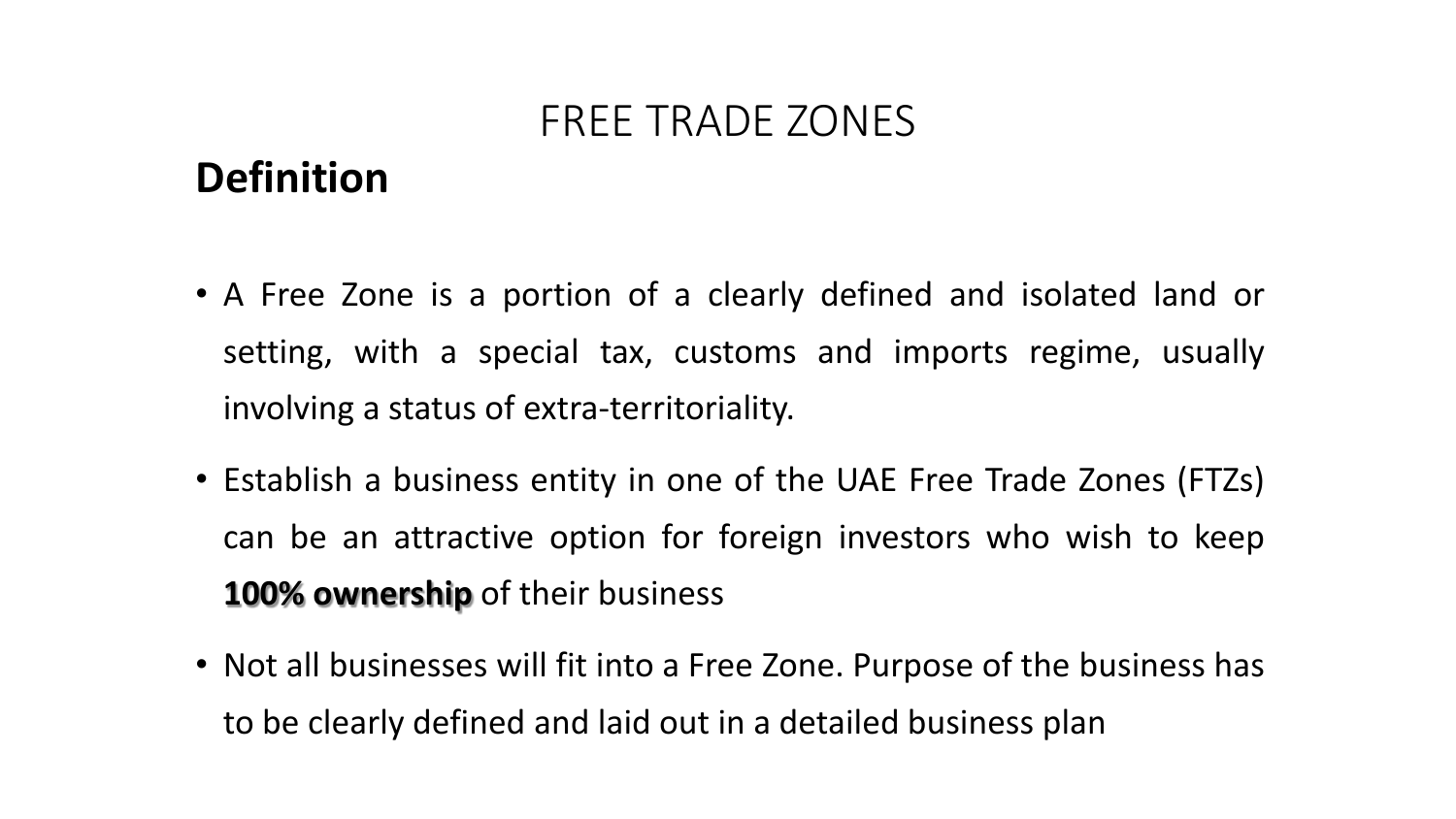- **Typical benefits of UAE Free Zones include (not limited):**
	- 100% Foreign ownership
	- 100% Tax exemption for corporate, import/export, personal income
	- 100% Repatriation of capital & profits
	- State-of-the art purpose built infrastructure
	- No foreign exchange controls
	- Companies can operate 24 hours, security around the clock
	- Postal services, banking facilities, food courts in close reach to all free zones
	- Residence visas granted for 2 years (renewable) for employees and (3) years for investors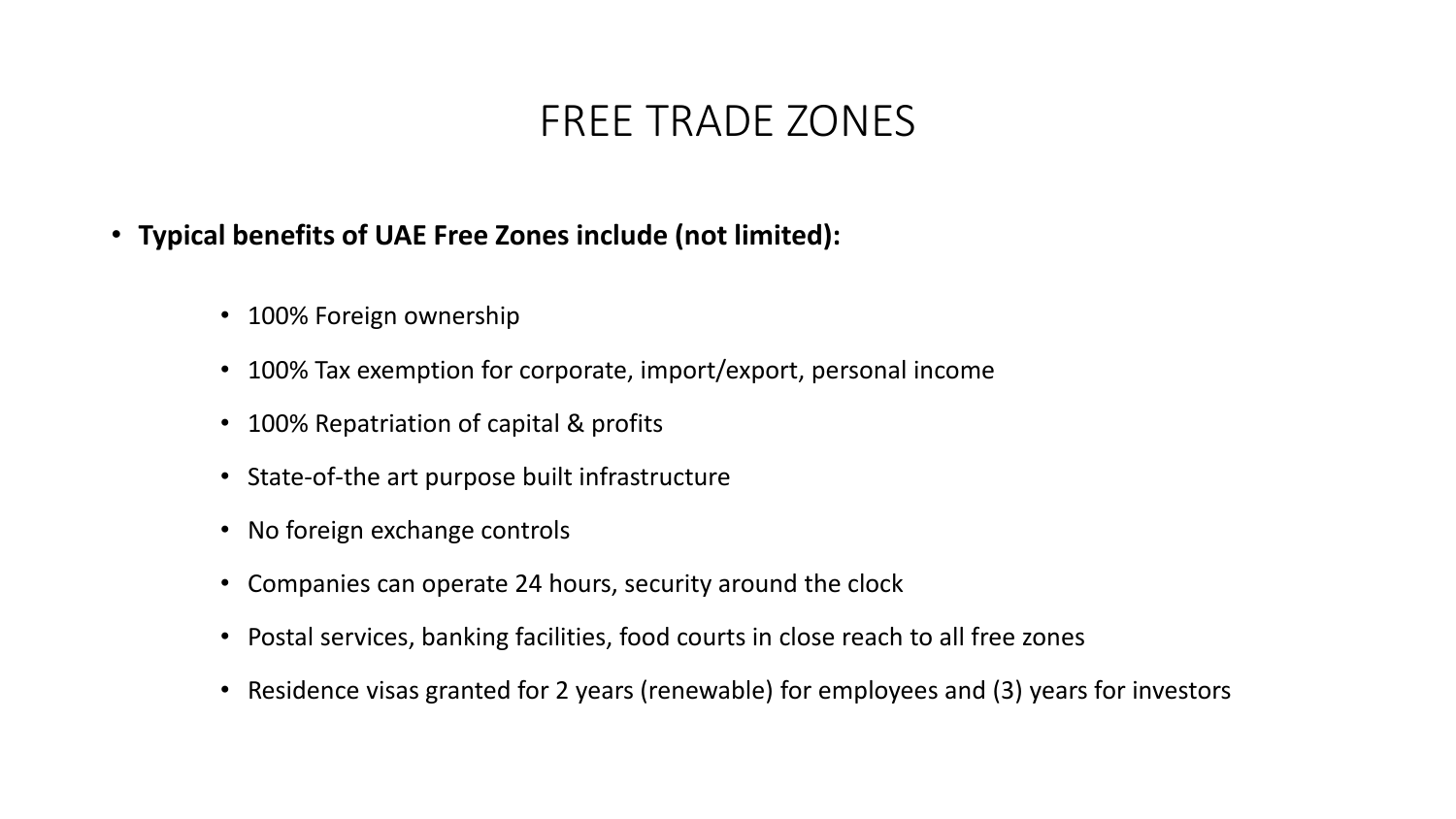**Types of Free Zone Companies**

Free Zone Establishment (FZE): The company has one shareholder

(individual or corporate person)

• Free Zone Company (FZC, FZCO, FZ-LLC): The company needs a

minimum of two shareholders (maximum of 5 shareholders).

\*\*\* Free Zone Companies are limited liability companies.

• Branch Office: of an existing or parent company.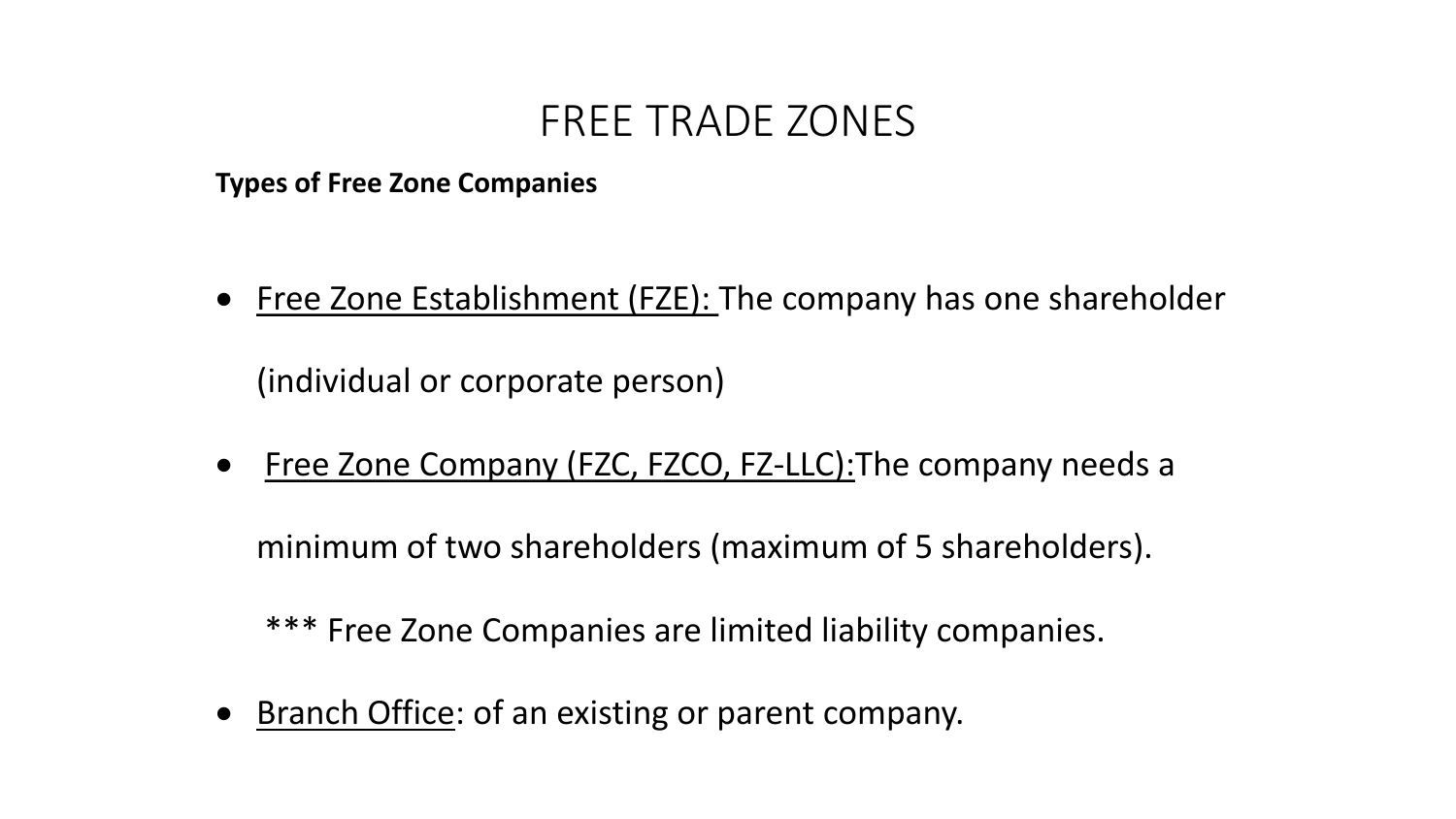**Which Free Zone:**

- UAE has a matured Free Trade Zone environment.
- Dubai: Jebel Ali, Dubai Internet City (DIC), Dubai Media City (DMC), Knowledge Village, Dubai Airport Free Zone (DAFZA), Healthcare City, Dubai International Financial Centre (DIFC), Dubai Multi Metal Commodities (DMCC) & Jumeirah Lake Towers (JLT)
- Sharjah: Sharjah International Airport Free Zone (SAIF) & Hamriyah Free Zone
- Ras Al Khaimah: Ras Al Khaimah Free Zone (RAK)
- Fujeirah: Creative City
- The selection of the right Free Zone depends on the type of activity for example:

Healthcare City = healthcare/medical/spa, TECOM = IT, software, media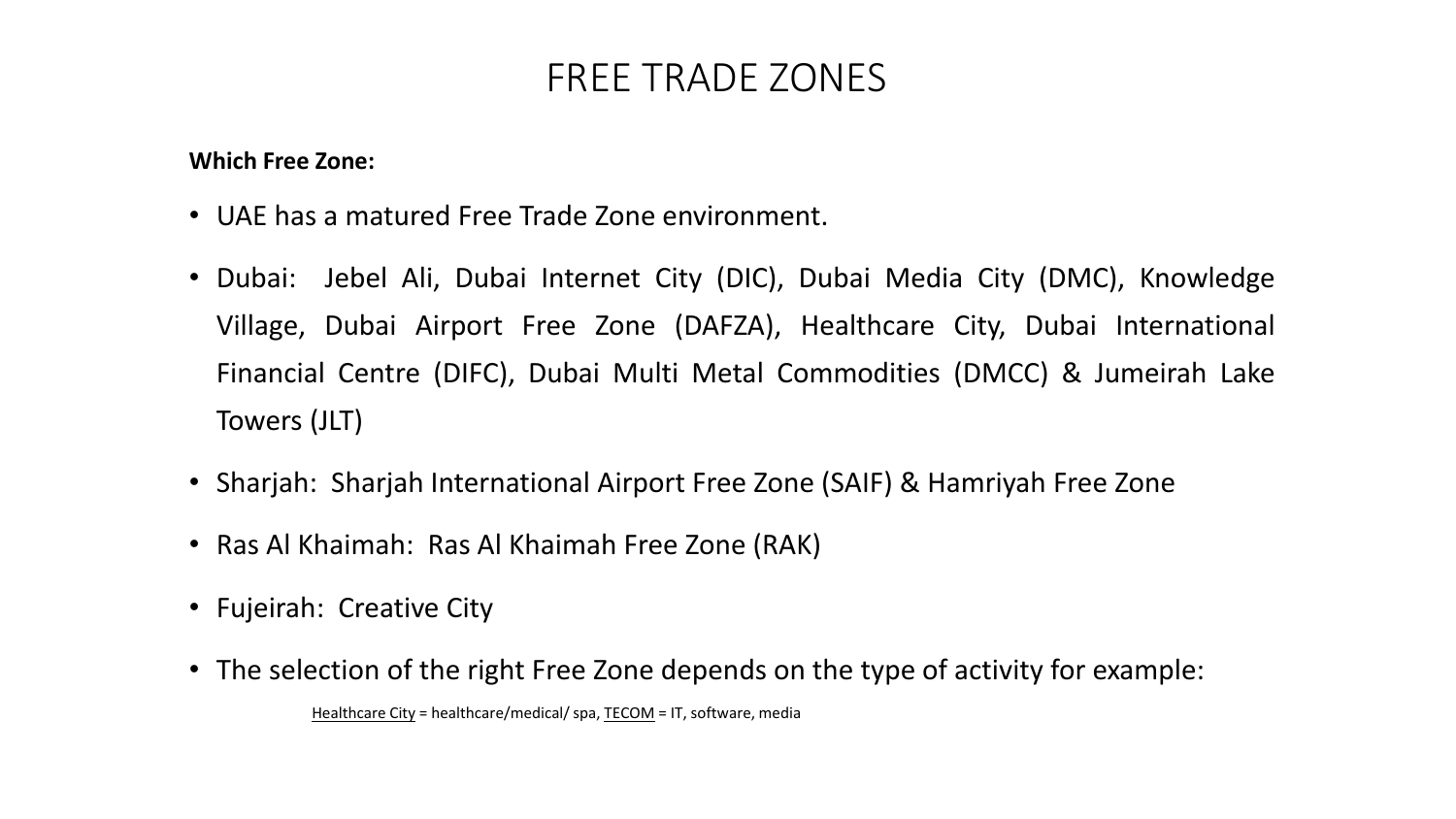# DUBAI AIRPORT FREE ZONE

#### **Types of License**

- Trade License: import, export, distribution, storage of specific products.
- Service License: requires consultation with a sales executive.
- Industrial License: light manufacturing, processing, assembling and packaging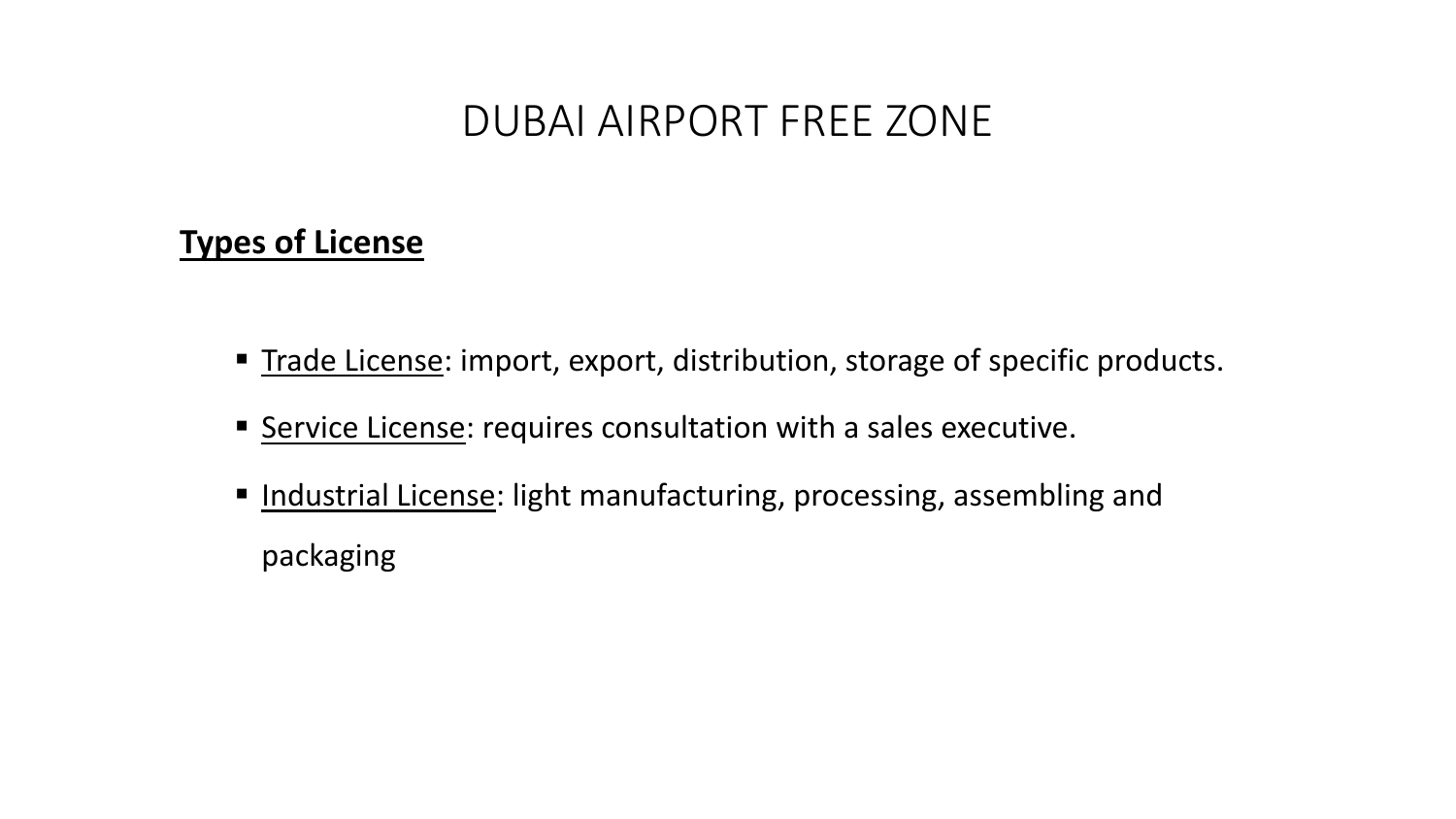# DUBAI AIRPORT FREE ZONE

| <b>BRANCH</b>                                                                                      | FZE<br>(1 Shareholder)                                                                                                                         | <b>FZCO</b><br>(2 to 5 Shareholders)                                                                                                           |
|----------------------------------------------------------------------------------------------------|------------------------------------------------------------------------------------------------------------------------------------------------|------------------------------------------------------------------------------------------------------------------------------------------------|
| <b>License Fees:</b>                                                                               | <b>License Fees:</b>                                                                                                                           | <b>License Fees:</b>                                                                                                                           |
| • Industrial License: AED 10,000<br>• Service License: AED 10,000<br>• Trading License: AED 10,000 | • Registration: AED 10,000 (One<br>Time)<br>• Industrial License: AED 10,000<br>• Service License: AED 10,000<br>• Trading License: AED 10,000 | • Registration: AED 10,000 (One<br>Time)<br>• Industrial License: AED 10,000<br>• Service License: AED 10,000<br>• Trading License: AED 10,000 |
| Licenses are valid for one (1) year                                                                | Licenses are valid for one (1) year                                                                                                            | Licenses are valid for one (1) year                                                                                                            |
| No share capital Required:                                                                         | <b>Minimum Capital Required:</b>                                                                                                               | <b>Minimum Capital Required:</b>                                                                                                               |
| There is no share capital required for<br>a branch of an existing company                          | AED 1 million. The share is released<br>for your operation upon the issuance<br>of the license                                                 | AED 500,000. The share is released<br>for your operation upon the issuance<br>of the license                                                   |
| <b>Audit</b>                                                                                       | <b>Audit</b>                                                                                                                                   | <b>Audit</b>                                                                                                                                   |
| No audit of the balance sheet for the<br>license renewal                                           | Audit of the balance sheet every year<br>for the license renewal.                                                                              | Audit of the balance sheet every year<br>for the license renewal.                                                                              |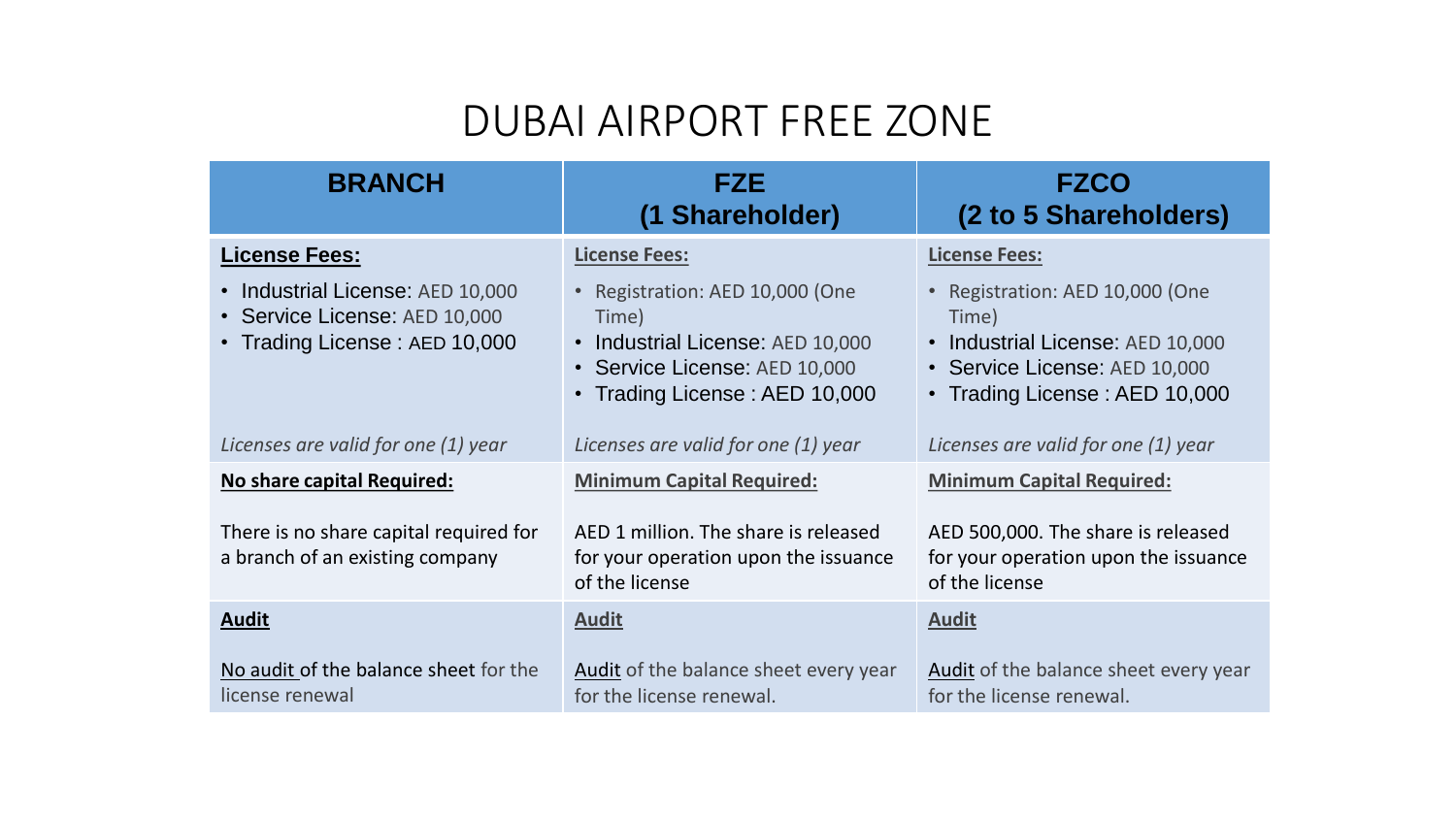#### HAMRIYAH FREE ZONE

#### **Types of License**

- Industrial License: Import raw materials for the purpose of manufacturing, processing and/or assembly of specified products. The finished products may be exported outside the UAE. If the finished products are sold in the UAE market then the License holder will need to do this through a local distributor or a local agent.
- Commercial License: Import, export, sell, distribute and store items specified on the license. If the finished products are sold in the UAE market then the License holder will need to do this through a local distributor or a local agent.
- Service License: carry out the services which are specified on the license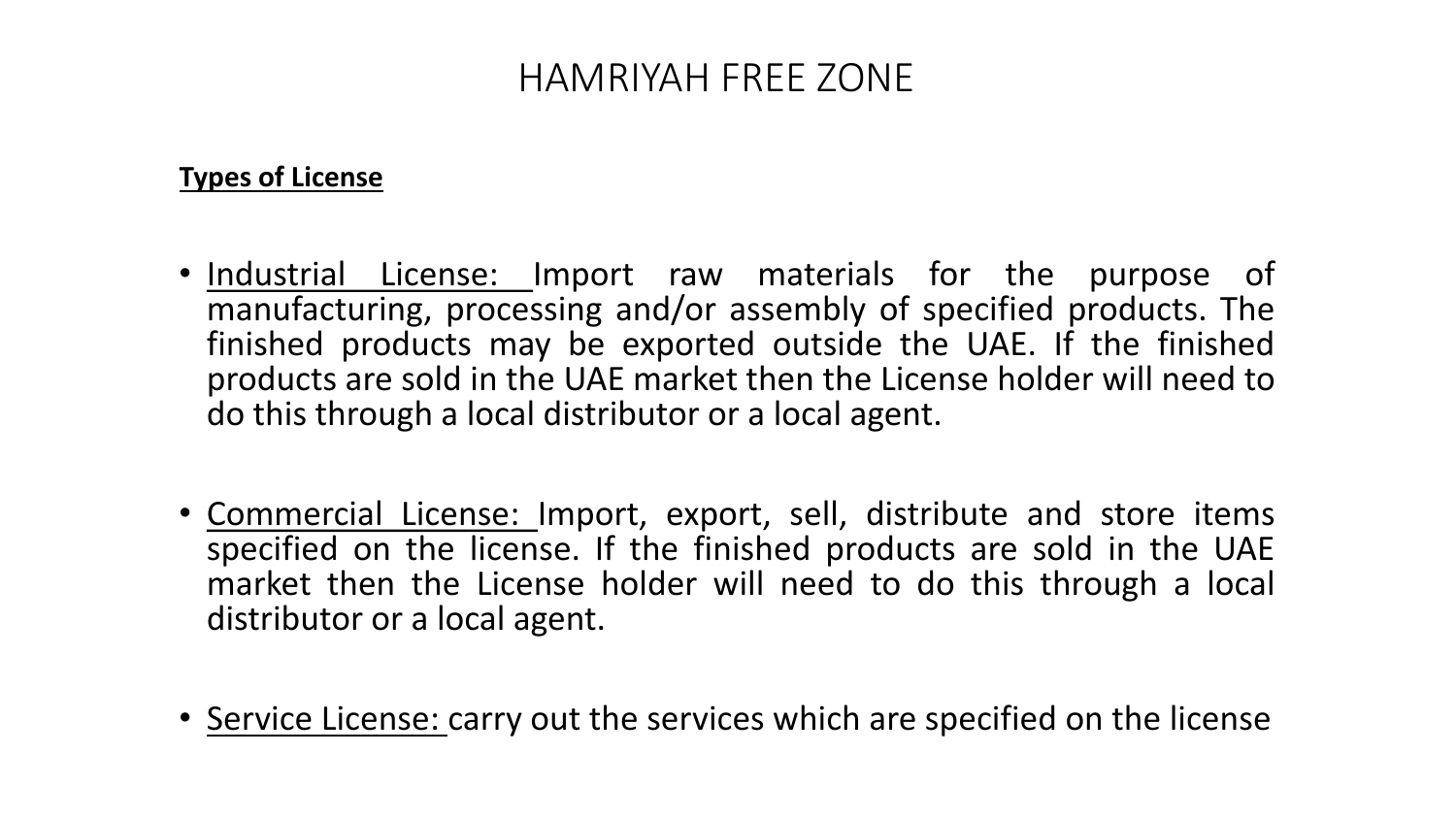# HAMRIYAH FREE ZONE

| <b>BRANCH</b>                                                                                                                                                                                              | <b>FZE</b><br>(1 Shareholder)                                                                                                                                                                                                                | <b>FZCO</b><br>(2 TO 5 Shareholders)                                                                                                                                                                                                             |
|------------------------------------------------------------------------------------------------------------------------------------------------------------------------------------------------------------|----------------------------------------------------------------------------------------------------------------------------------------------------------------------------------------------------------------------------------------------|--------------------------------------------------------------------------------------------------------------------------------------------------------------------------------------------------------------------------------------------------|
| <b>License Fees:</b>                                                                                                                                                                                       | <b>License Fees:</b>                                                                                                                                                                                                                         | <b>License Fees:</b>                                                                                                                                                                                                                             |
| • Industrial License: AED 2,750<br>• Service License: AED 2,750<br>• Commercial License (5 items): AED 2,750<br>• General trading License (+5 items): AED<br>12,000<br>Licenses are valid for one (1) year | Registration: AED 9,000 (One Time)<br>Industrial License: AED 2,750<br>• Service License: AED 2,750<br>Commercial License (5 items): AED 2,750<br>• General trading License (+5 items): AED<br>12,000<br>Licenses are valid for one (1) year | • Registration: AED 9,000 (One Time)<br>• Industrial License: AED 2,750<br>• Service License: AED 2,750<br>Commercial License (5 items): AED 2,750<br>• General trading License (+5 items): AED<br>12,000<br>Licenses are valid for one (1) year |
|                                                                                                                                                                                                            |                                                                                                                                                                                                                                              |                                                                                                                                                                                                                                                  |
| No share capital Required:                                                                                                                                                                                 | <b>Minimum Capital Required:</b>                                                                                                                                                                                                             | <b>Minimum Capital Required:</b>                                                                                                                                                                                                                 |
| There is no share capital required for a<br>branch of an existing company                                                                                                                                  | AED 150,000 : this is no be blocked, you can<br>used for business                                                                                                                                                                            | AED 150,000 : this is no be blocked, you can<br>used for business                                                                                                                                                                                |
| <b>Audit</b>                                                                                                                                                                                               | <b>Audit</b>                                                                                                                                                                                                                                 | <b>Audit</b>                                                                                                                                                                                                                                     |
| No audit of the balance sheet for the license<br>renewal                                                                                                                                                   | Audit of the balance sheet every year for the<br>license renewal.                                                                                                                                                                            | Audit of the balance sheet every year for the<br>license renewal.                                                                                                                                                                                |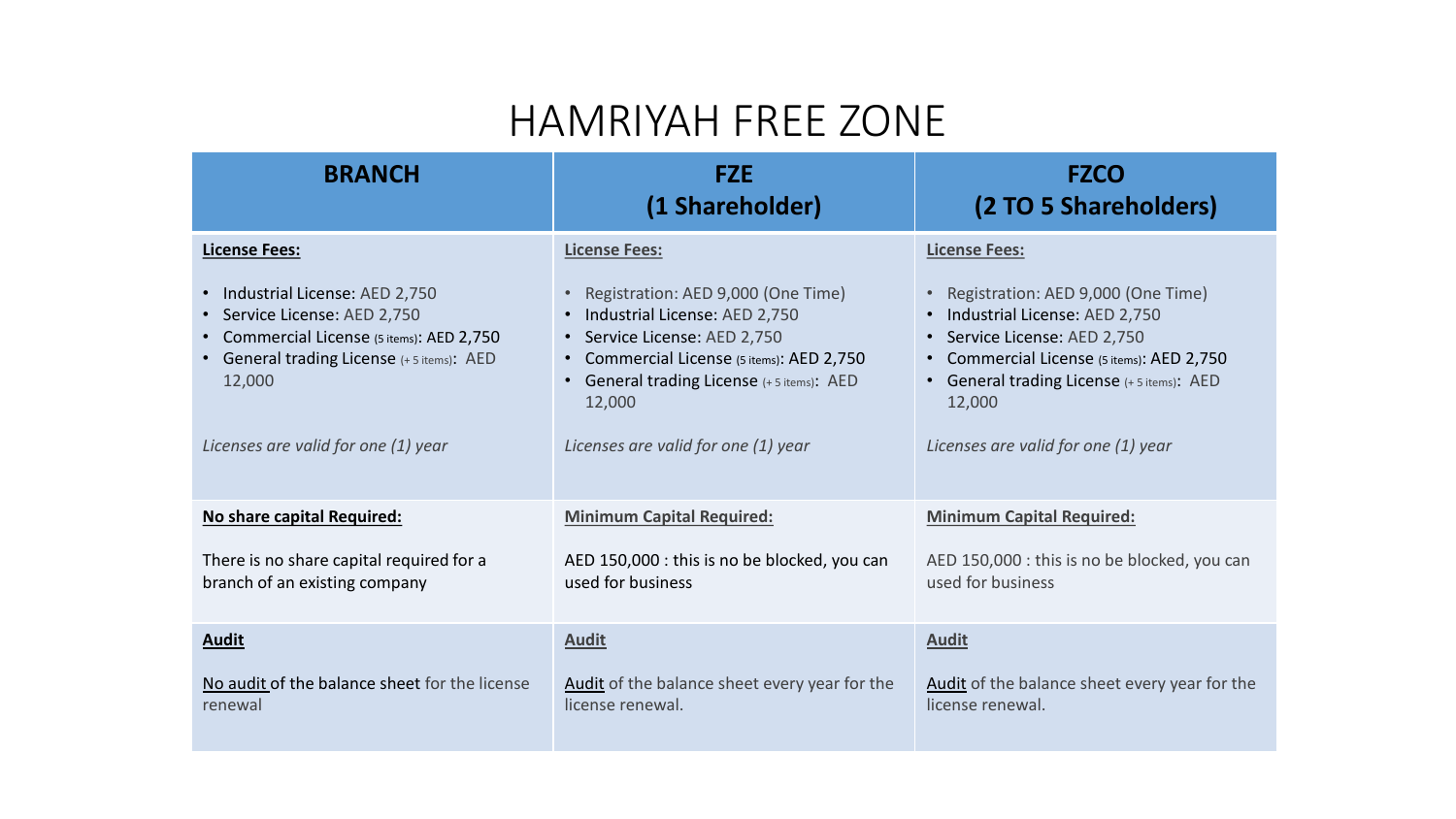## CREATIVE CITY

#### Two Options within Creative City Business Center:

#### **Signature Option ( Branch, Subsidiary and New Company)**

- Prestige Dubai business address and main office in Fujairah
- Dubai landline business number
- Dubai facsimile service
- Dubai P.O. Box
- In house PRO included
- Dedicated and knowledgeable Account Representatives
- 20 hours per month in one of their flexi offices that you can use as per your need.

**You can pay by installments AED 1,000 per month or you can pay in lump sum AED 10,000.**

#### **Elite Option ( Branch, Subsidiary and New Company)**

- **•** Prestige Dubai business address and main office in Fujairah
- Dubai landline business number
- Dubai facsimile service
- Dubai P.O. Box

**.**

- In house PRO included
- Dedicated and knowledgeable Account Representatives
- Up to 6 visas available
- 40 hours per month in one of their flexi offices
- 200 complementary photocopies per month
- 2 free changes to the company registrar (share transfer, capital increase, change of directors, company name etc.) additional amendment would cost AED 3,000 each.
- 16 hours usage of meeting rooms that you can use as per your need (including tea, coffee and refreshments)

**You can pay by installments AED 1,500 per month or you can pay in lump sum AED 15,000.**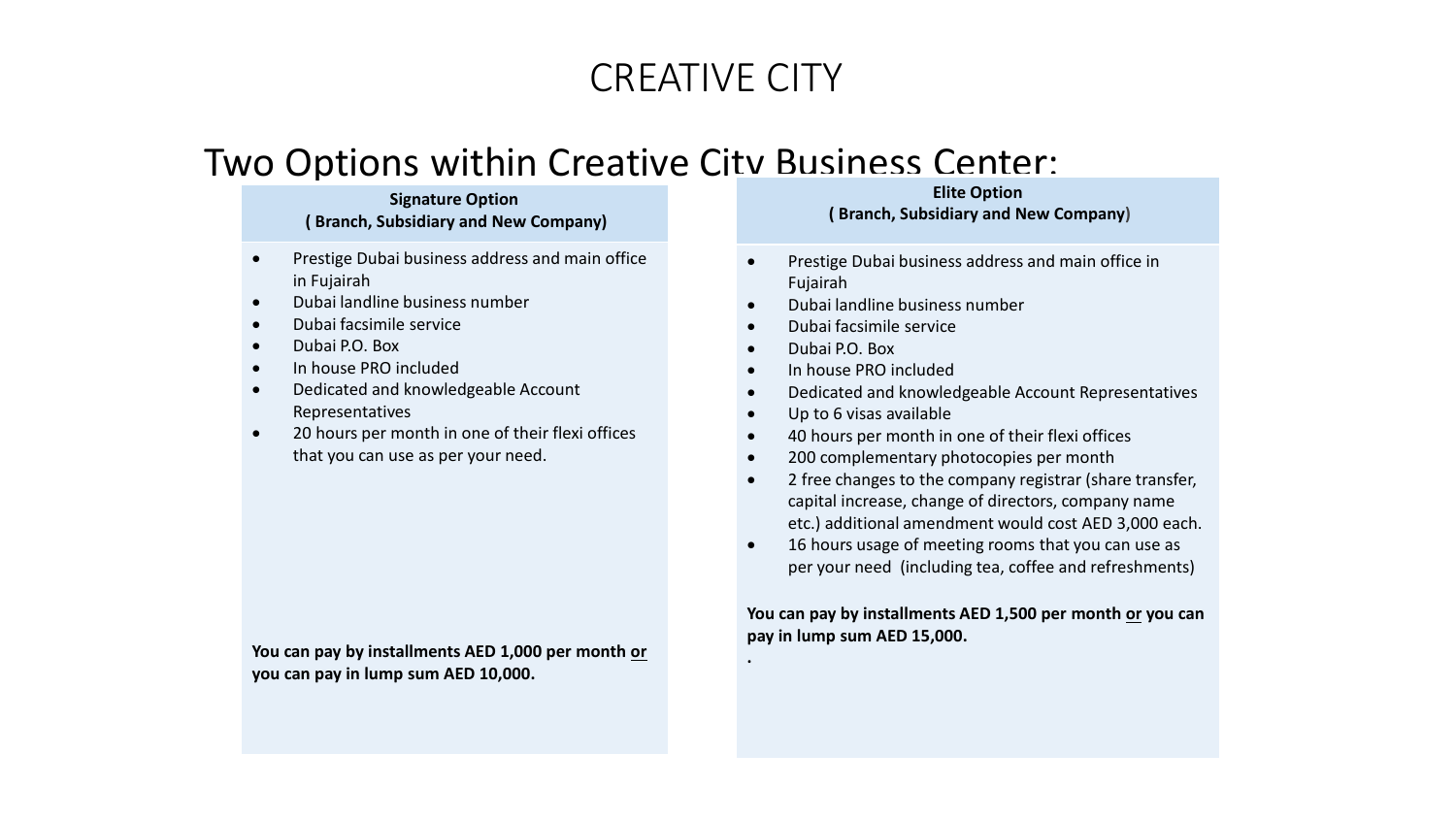# CREATIVE CITY

| <b>Signature Option</b>                    | <b>Elite Option</b>                         |
|--------------------------------------------|---------------------------------------------|
| (Branch, Subsidiary and New Company)       | <b>(Branch, Subsidiary and New Company)</b> |
| <b>License Fees:</b>                       | <b>License Fees:</b>                        |
| • Registration: AED 4,000 (One Time)       | Registration: AED 4,000 (One Time)          |
| • License: AED 13,500                      | • License: AED 13,500                       |
| • Total Cost :                             | • Total Cost:                               |
| If installments payment: AED 29,500        | If installments payment: AED 35,500         |
| If lump-sum payment: AED 27,500            | If lump-sum payment: AED 32,500             |
| Licenses are valid for one (1) year        | Licenses are valid for one (1) year         |
| License renewal: AED 13,500                | License renewal: AED 13,500                 |
|                                            |                                             |
| <b>No Minimum Capital Required</b>         | <b>No Minimum Capital Required</b>          |
| No Audit of the balance sheet required for | No Audit of the balance sheet required for  |
| the license renewal                        | the license renewal                         |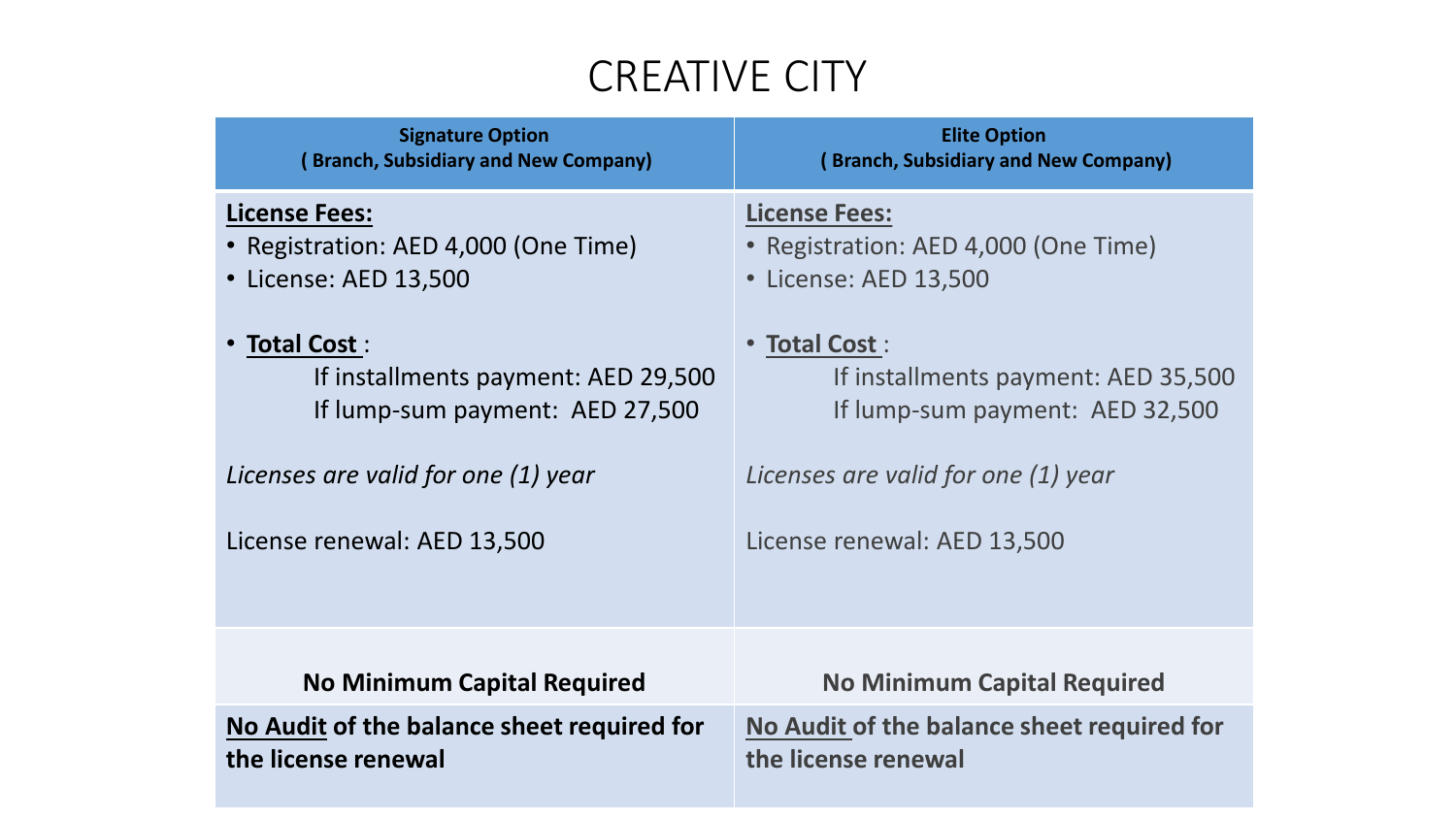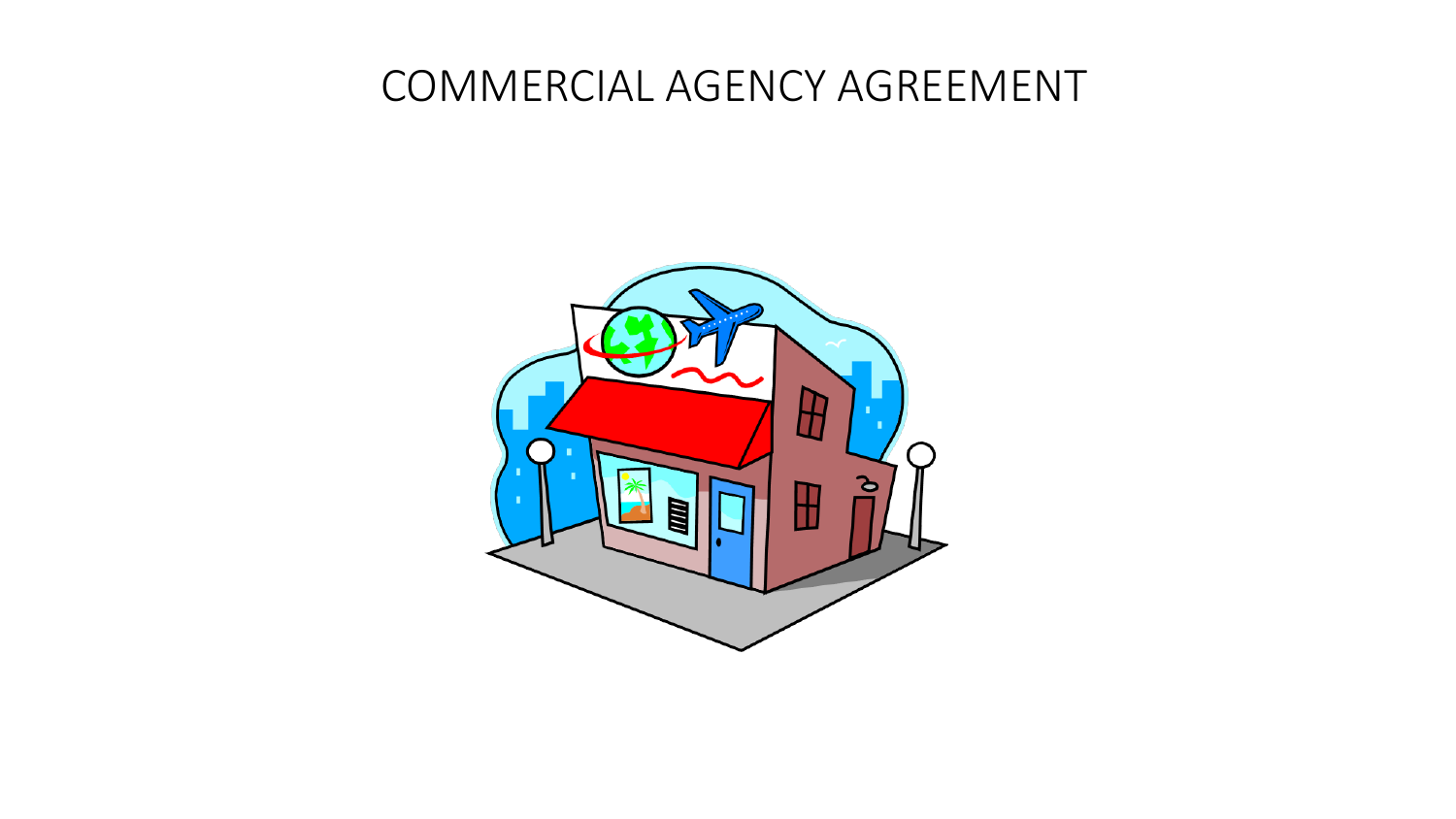#### **Definition:**

An Agency Agreement allows one party (the Agent) to sell and promote products (goods or services) on behalf of another party (the Principal) in return for commission payments, within a given geographical arena and a fix term

#### **Characteristics:**

- Exclusive distribution rights for a given product in a given area
- Distributor must be 100% locally owned
- Contract must be registered in the trade register
- UAE Law is of public order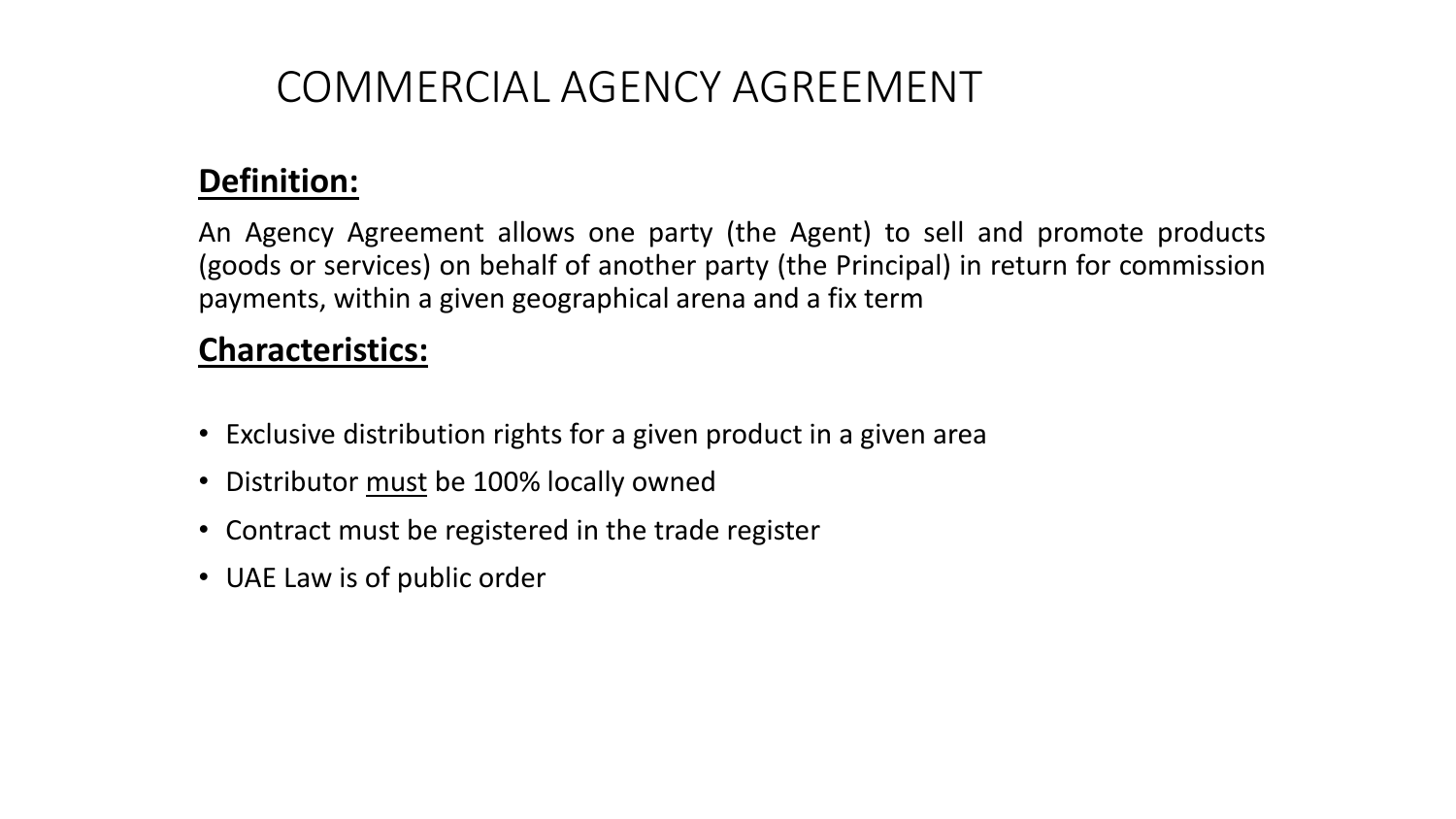- During validity of contract, principal may not terminate the contract except for a good cause or by mutual consent of the parties.
- The agency contract shall be limited to a certain duration & shall expire at the end of its term unless agreed otherwise within ONE year prior to expiration.
- Before, a contract even with a fixed term couldn't be terminated without a good cause.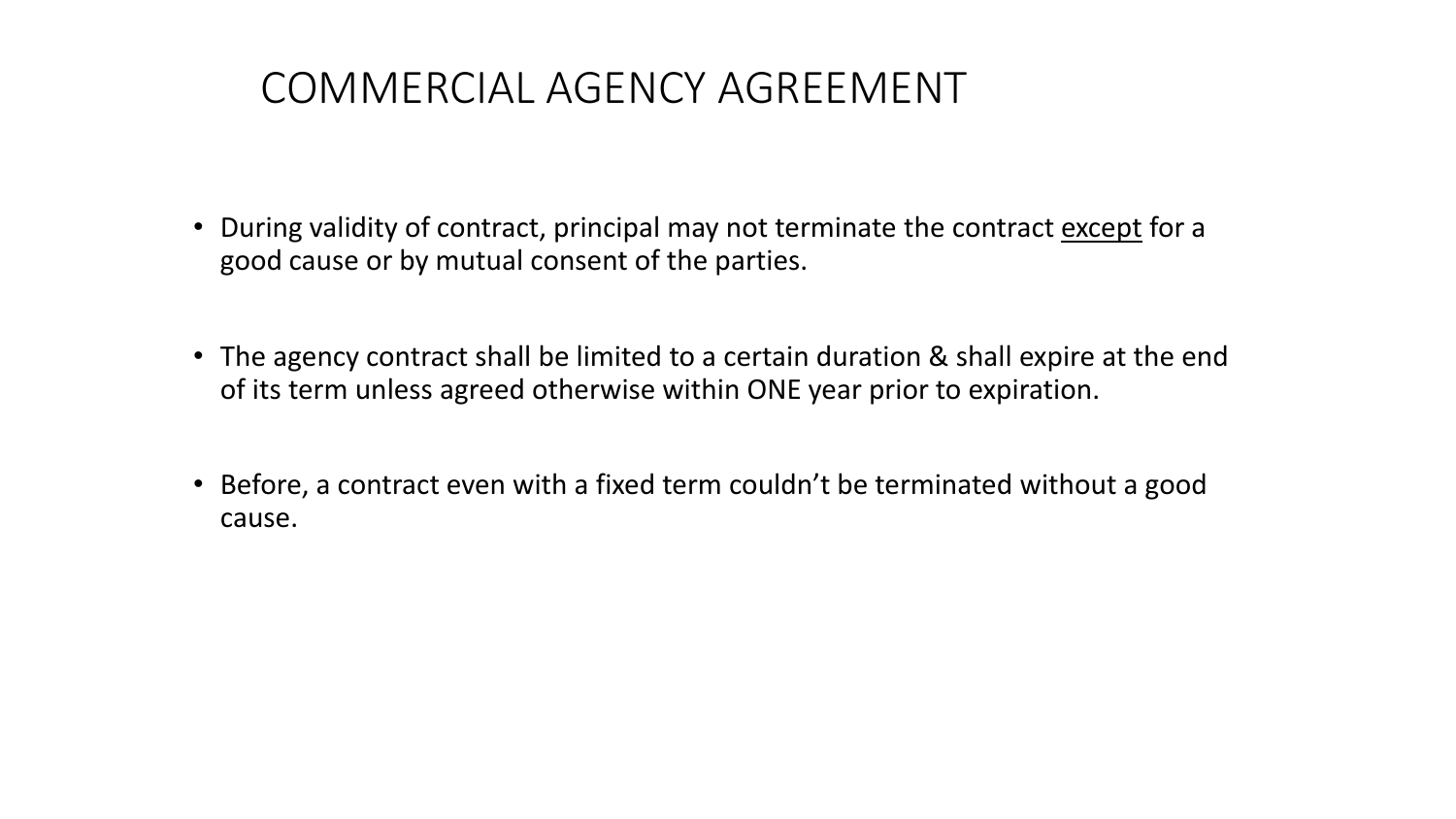- **Warning:** contracts must be carefully written
- DUE DILIGENCE: a thorough check of the company with which you want to sign a contract is an absolute must in order to ensure that it is able to distribute your products in the target area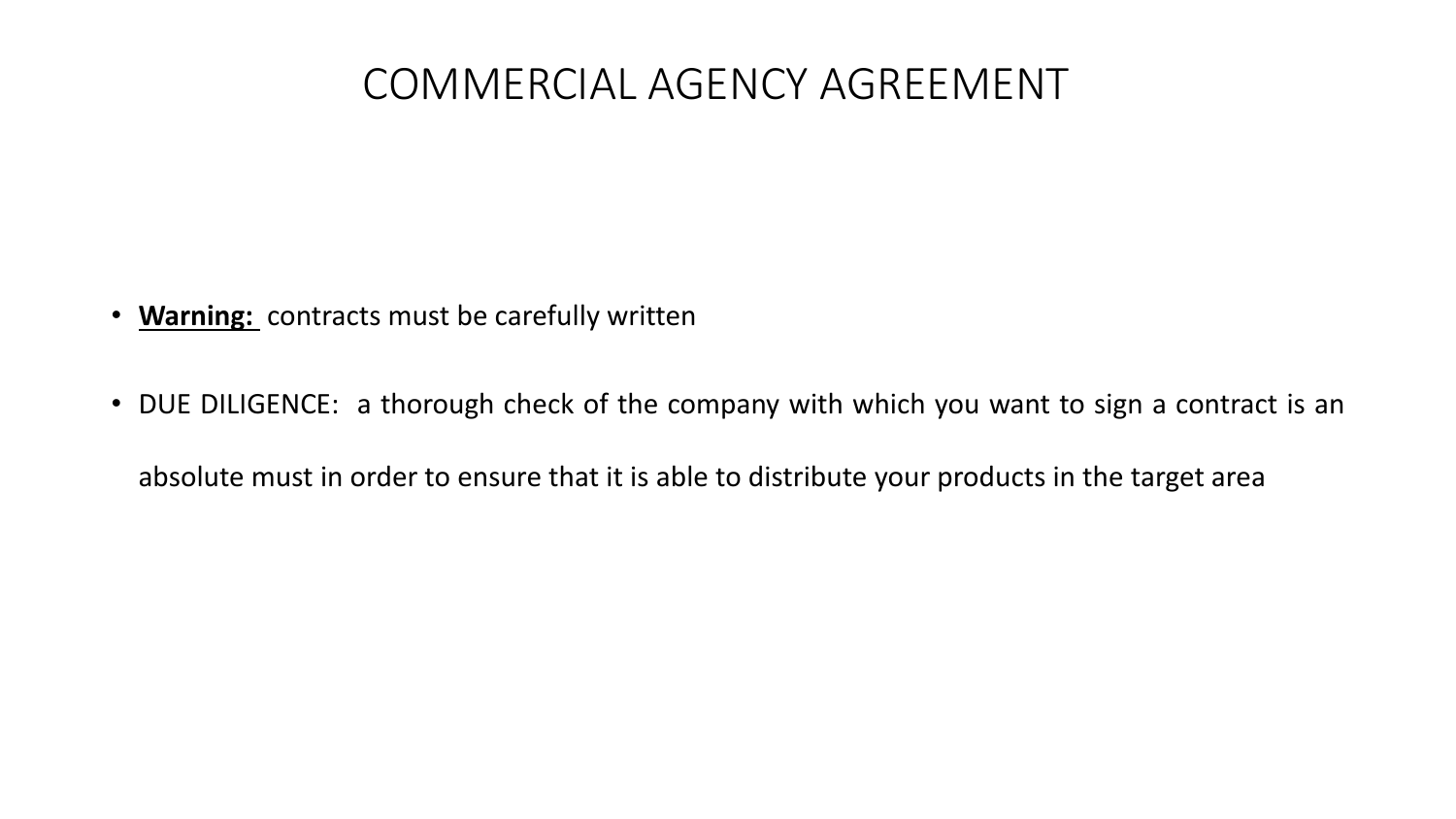- During validity of contract, principal may not terminate the contract **except** for a good cause or by mutual consent of the parties
- The agency contract shall be limited to a certain duration & shall expire at the end of its term unless agreed otherwise within **ONE year** prior to expiration
- Before, a contract even with a fixed term couldn't be terminated without a good cause and without paying indemnity to the agent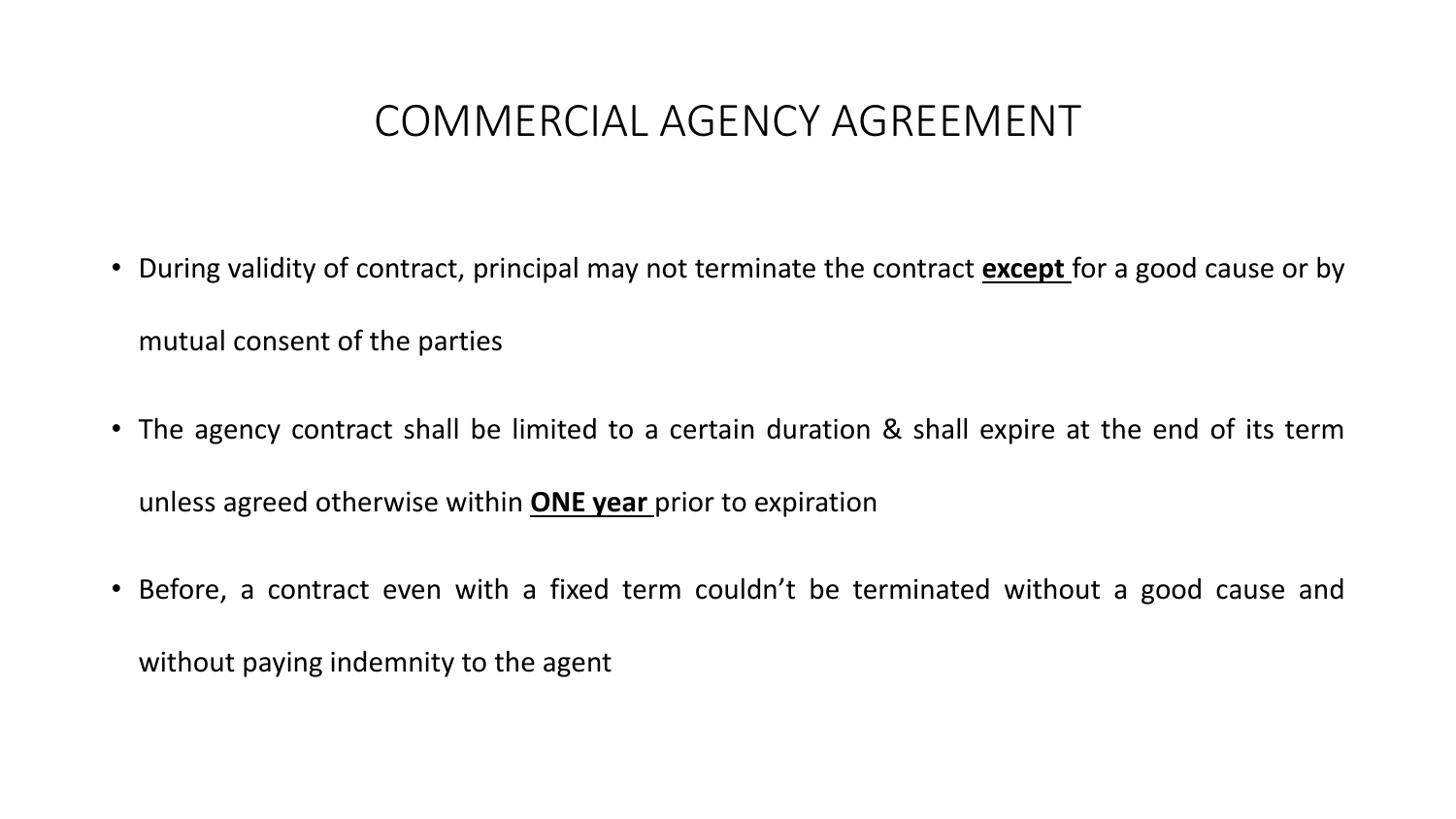The agent shall strive to distribute goods in accordance with the

terms of the contract HOWEVER, the agent retains the right to

recover the damages from the principal in the event of damage

caused by the early termination of the contract.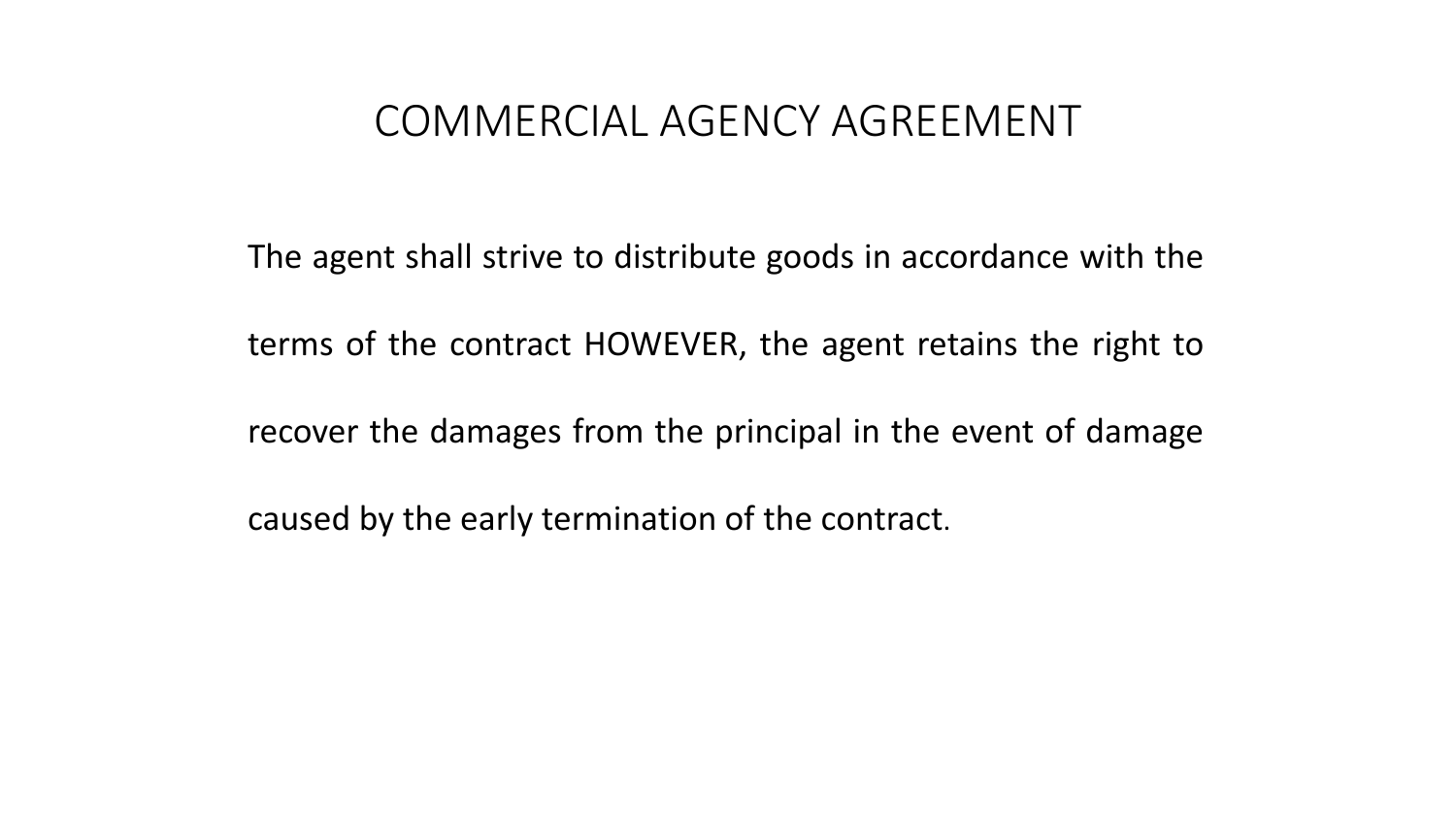How can the Principal be protected?

The contract must be carefully written

- Limit exclusive territory
- Limit the products to be distributed
- Outline each party's obligations in the contract
- Delay registration in the Registry

A thorough check of the company with whom you want to sign a contract is an absolute must in order to ensure that it is able to distribute your products in the target area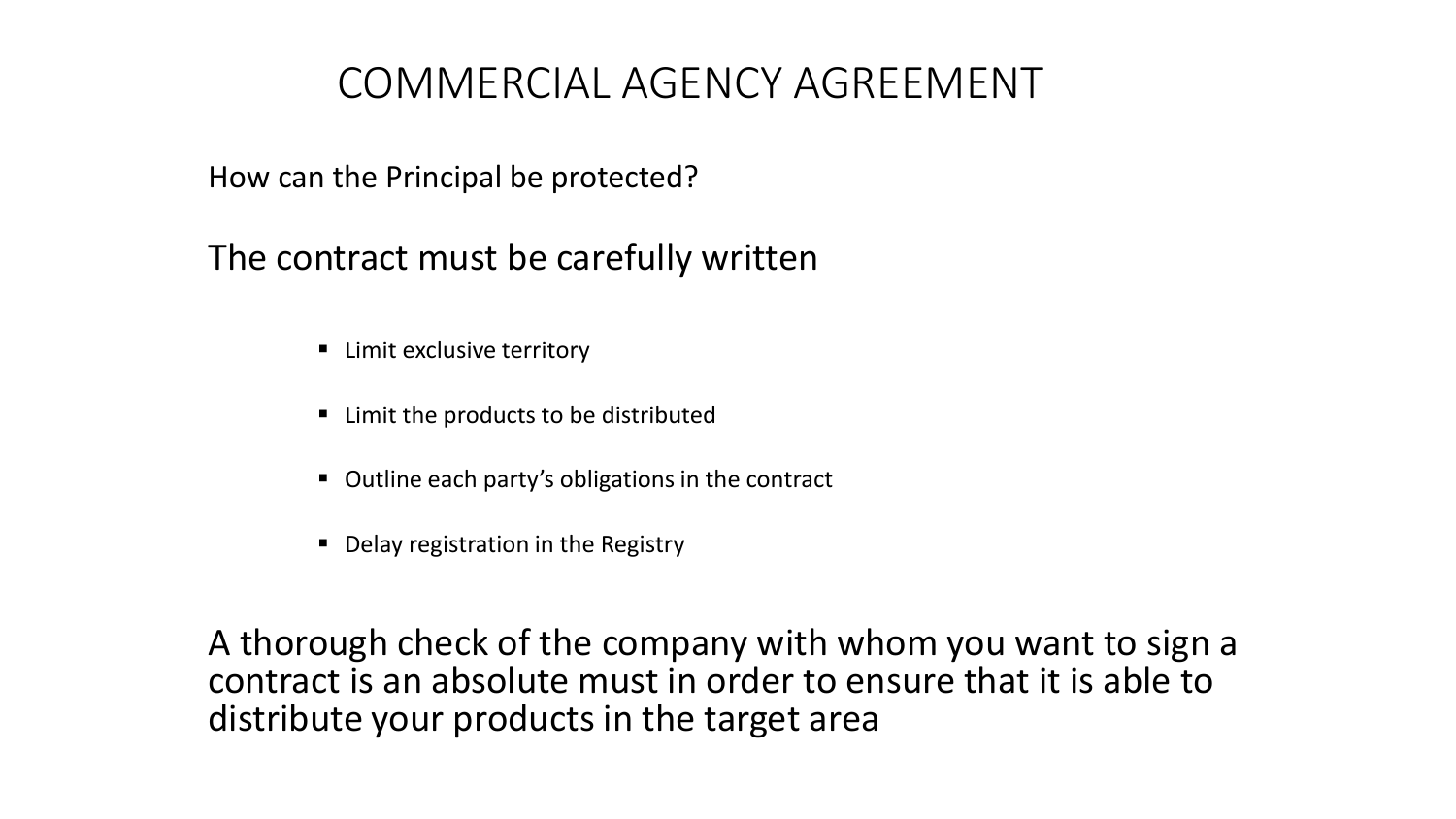## TAXATION IN UAE